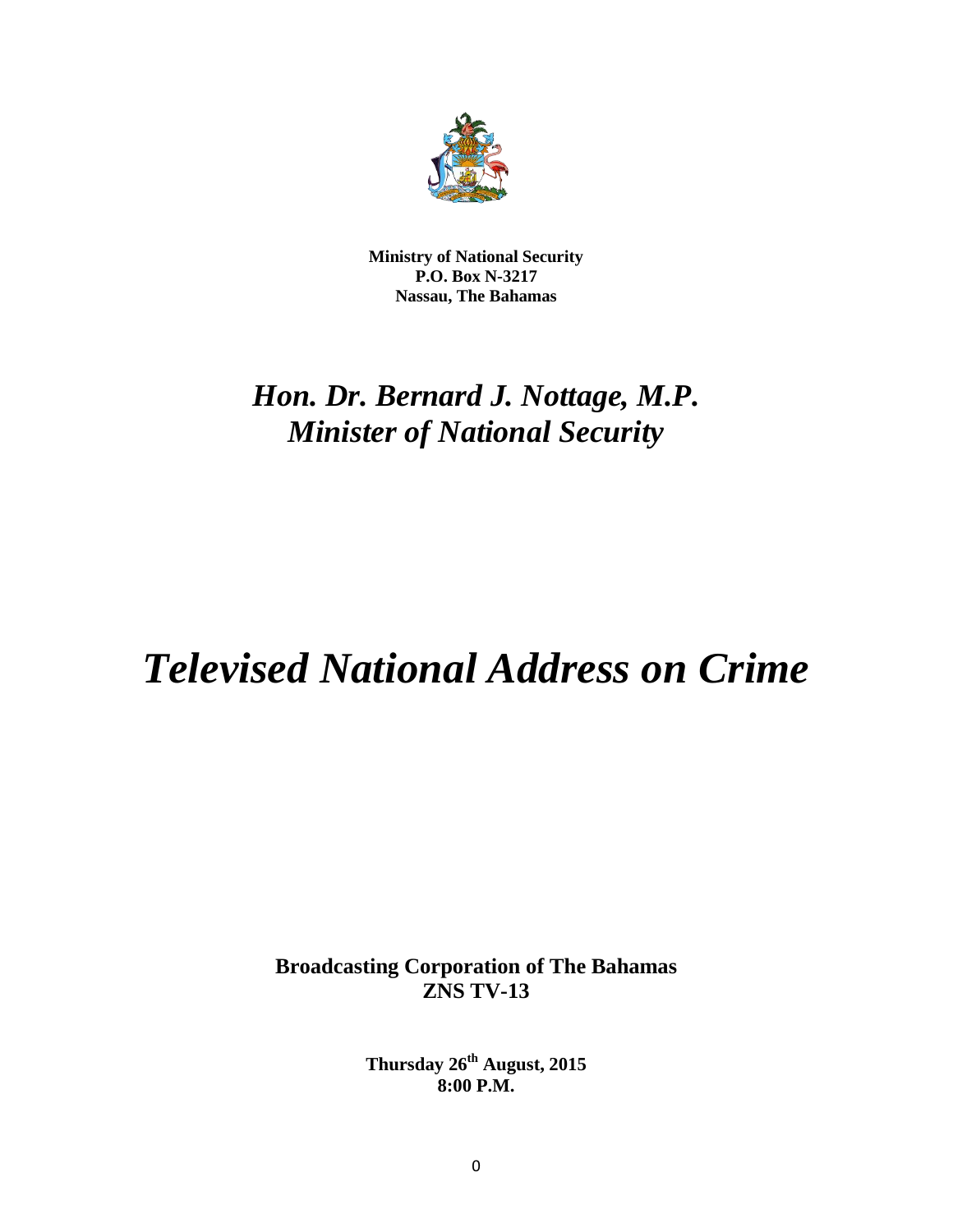#### **Introduction**

My Fellow Bahamians:

The preamble to our Constitution states that we, the people of this Family of Islands, recognize that the preservation of our freedom will be guaranteed by a national commitment to self-discipline, industry, loyalty, unity and an abiding respect for Christian values and the Rule of Law. It is on this solid foundation that The Bahamas has long held proudly to a tradition of peace and stability, and stands as an example to the world, a true beacon of promise, as a small country that is big on pride and achievement.

Our country is an archipelago, like a bridge between the northern Caribbean islands in the south and the southern United States in the north…a collection of beauty unsurpassed, but it is that strategic location that has always subjected The Bahamas to criminal activity from the days of the pirates, when the motto of our then colony was, "EXPULSIS PIRATIS, RESTITUTA COMMERCIA"…which means "WHEN PIRATES WERE EXPELLED, TRADE WAS RESTORED"!

Although we have progressed in many ways since those days, our strategic location has, over the years, precipitated an unhealthy level of lawlessness where incidents of serious crimes and violence have reached unacceptable levels.

Bahamians today are concerned about violent crimes against the person, which include armed robbery, shootings, sexual assault, domestic violence and increasingly, murder. Such violent crimes, including murder, are directly connected to the trans-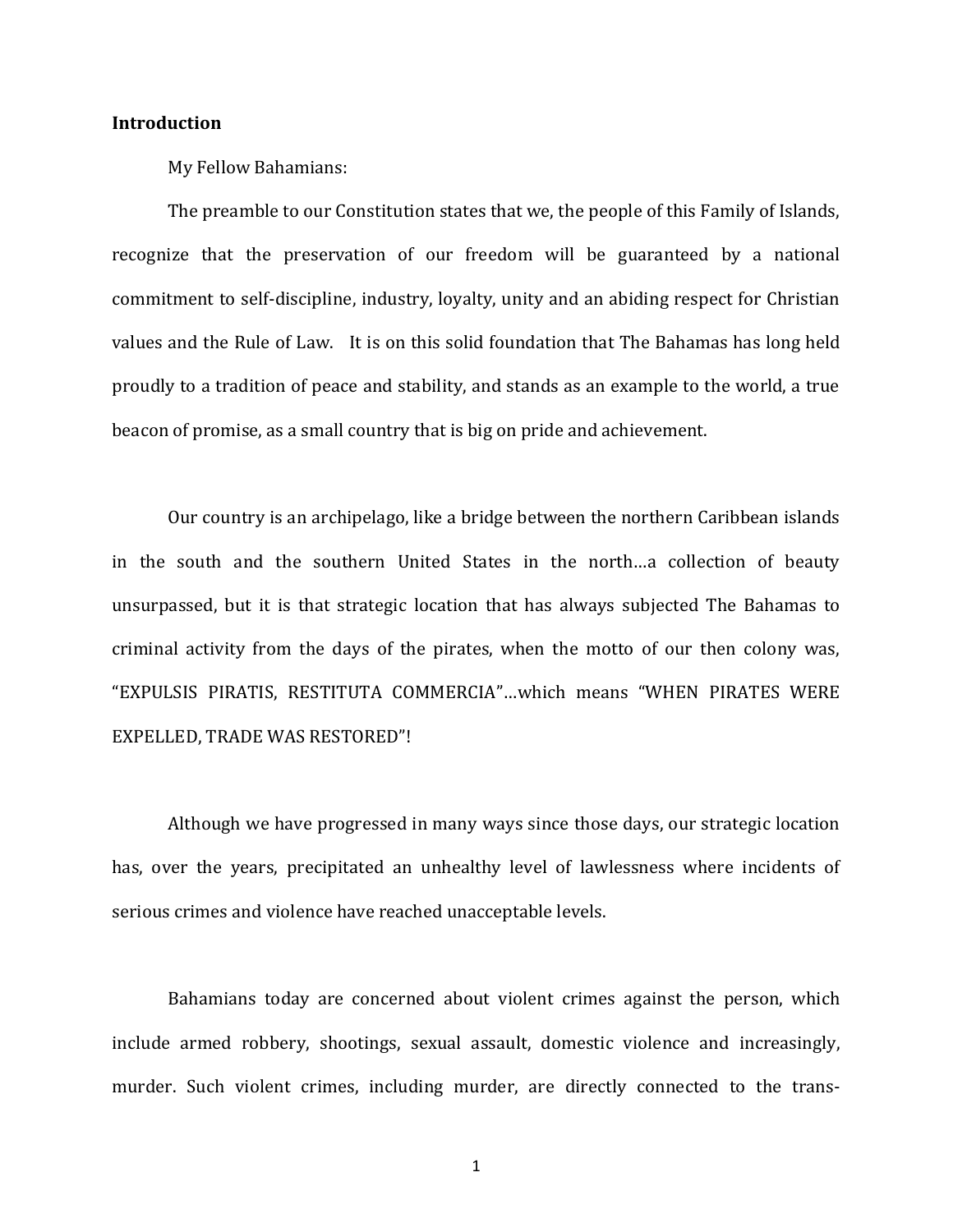shipment of and trade in illegal drugs and illegal firearms and ammunition through our islands. Additionally, there is trafficking in persons, human smuggling and money laundering, which form the basis of transnational enterprises which confront us on a daily basis. These crimes against the person are experienced predominantly in the islands of New Providence and Grand Bahama, where most of our population resides.

The security of The Bahamas and its citizens are of top priority to the Government of The Bahamas. We are very concerned and we will do all we can to combat crime, in particular murders. Additionally, we will continue to aggressively pursue criminal enterprises involved in human trafficking, human smuggling and money laundering.

I want to reassure all Bahamians that the Government understands and shares the same level of concern that you currently experience on the intolerable level of crime in our nation. We know that you want and deserve to feel safe, and that you want crime to be reduced. But, we must each make a fervent commitment to do all within our power to address this situation, if we are to move to a safer, modern and prosperous Bahamas…indeed a stronger Bahamas.

#### **The Crime Problem**

In order to successfully combat the criminal elements of today, we must keep in touch with what is happening on our streets, in our communities and even in our homes. We must devise workable responses based on an examination of emerging crime trends.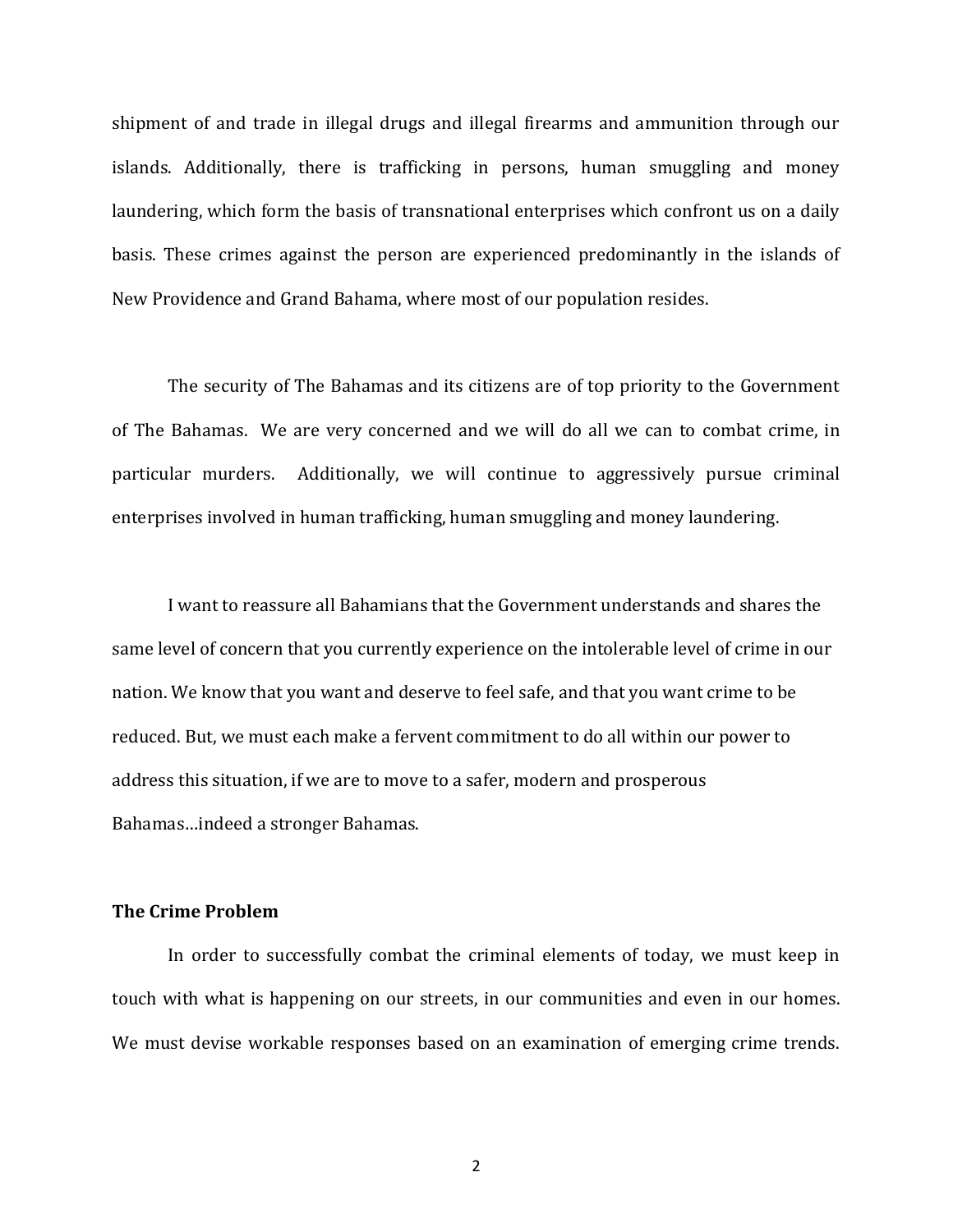Although overall crime has been trending downward since 2012, murders are the yardstick by which the public gauges the level of crime in our nation.

At this time last year, there were 77 murders. Thus far for 2015, a total of 97 murders have occurred, representing an increase of nearly 25%. A closer study of murders over the last few years uncovered some clear patterns. First, more than 60% , that is every 6 out of 10, of these incidents occurred within our inner-city communities.

When we look at the victims and suspects, we note many similarities. About 56% of murder victims had prior criminal records; 7% of whom were previously charged with murder. As for the suspects, nearly 80% of them had prior criminal records; 15% of whom were previously charged with murder.

# **The Illegal Drug Trade**

The regional drug trade is responsible for much of the local violence, making it one of the root causes of crime in our country. Local drug traffickers have transformed into criminal enterprises that steal drugs from each other and compete for limited turf in which to operate. Within the Ministry of National Security, the National Anti-Drug Secretariat (NADS) - which is the coordinating body for all anti-drug agencies - has recently been augmented. NADS has been refocused to conduct and facilitate research activities that will be used to inform the best and most progressive strategies and programs in the fight against drugs.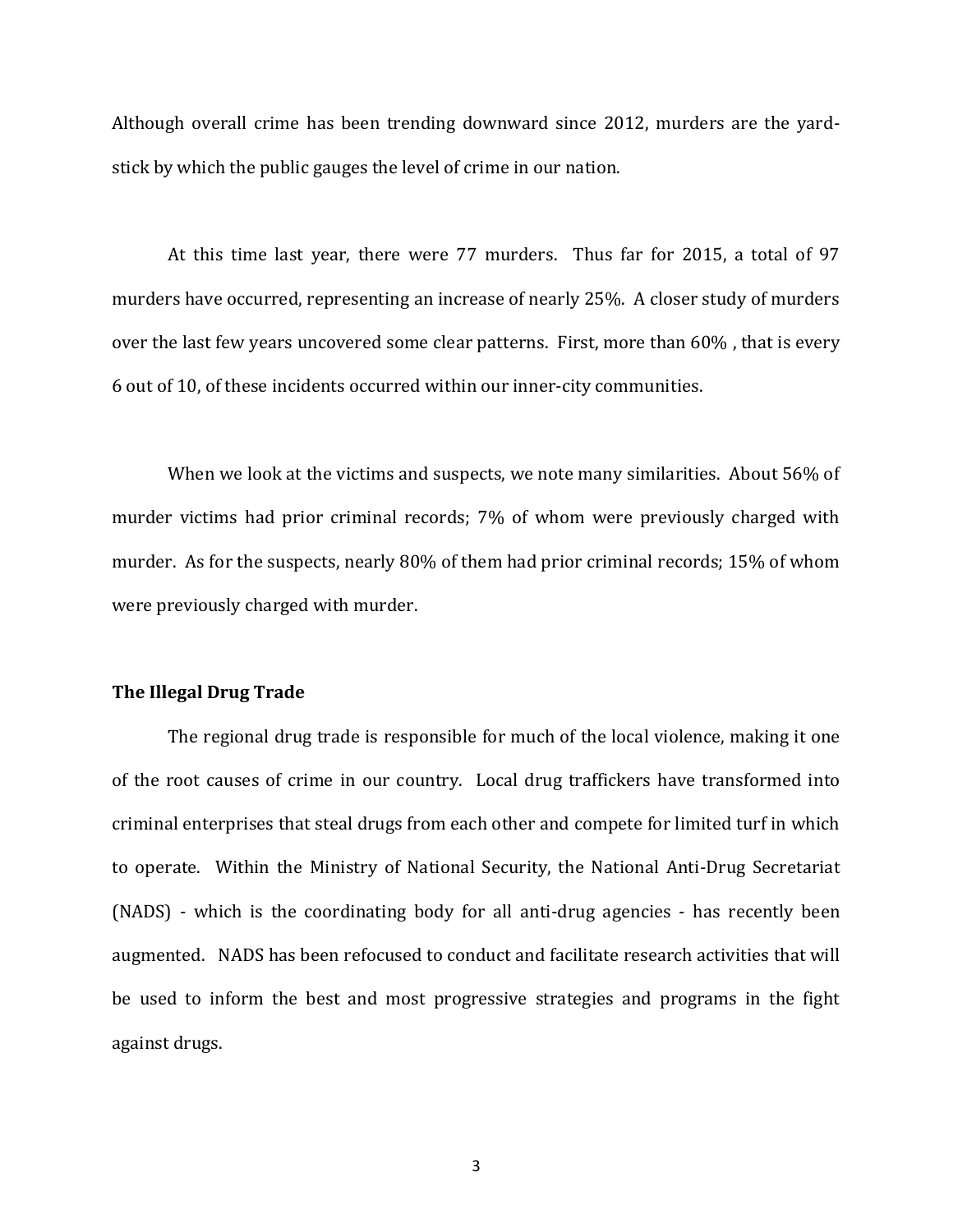Local law enforcement agencies in cooperation with their international drug counterparts continue to produce tangible results in their interdiction efforts by seizing cocaine, marijuana and other illicit drugs. Most recently, there have been 2 major drugs busts. In mid-July, officials intercepted a 35-foot go-fast vessel in waters off Kemps Bay, South Andros, and seized 5,050 pounds of marijuana, with an estimated value of \$4.6 million. Five Bahamians and one Jamaican were arrested. Two weeks later over 30 bales of marijuana and a quantity of cocaine were seized in a local home. Four suspects were taken into custody. The drugs weighed 1,186 pounds and have a street value of nearly \$1.2 million.

The United States, Bahamian and Turks and Caicos Island authorities have, for the last several decades, cooperated in a drug interdiction program called OPBAT, which is recognized as the most effective initiative of its kind globally. Last year the Royal Bahamas Police Force and the Royal Bahamas Defence Force received an award from the United States in recognition of the significant contributions they have made through the OPBAT Program in the continuing effort to counter the increasing international threat posed by the trafficking of narcotics and other illicit substances.

Private sector stakeholders have also been assisting in the drug fight. For example, the Arawak Cay Container Port Company has agreed to fund a new Canine Interdiction Unit. This will involve purchasing dogs, which are trained to detect drugs and firearms, and stationing them at the Port to examine incoming containers for contraband. This program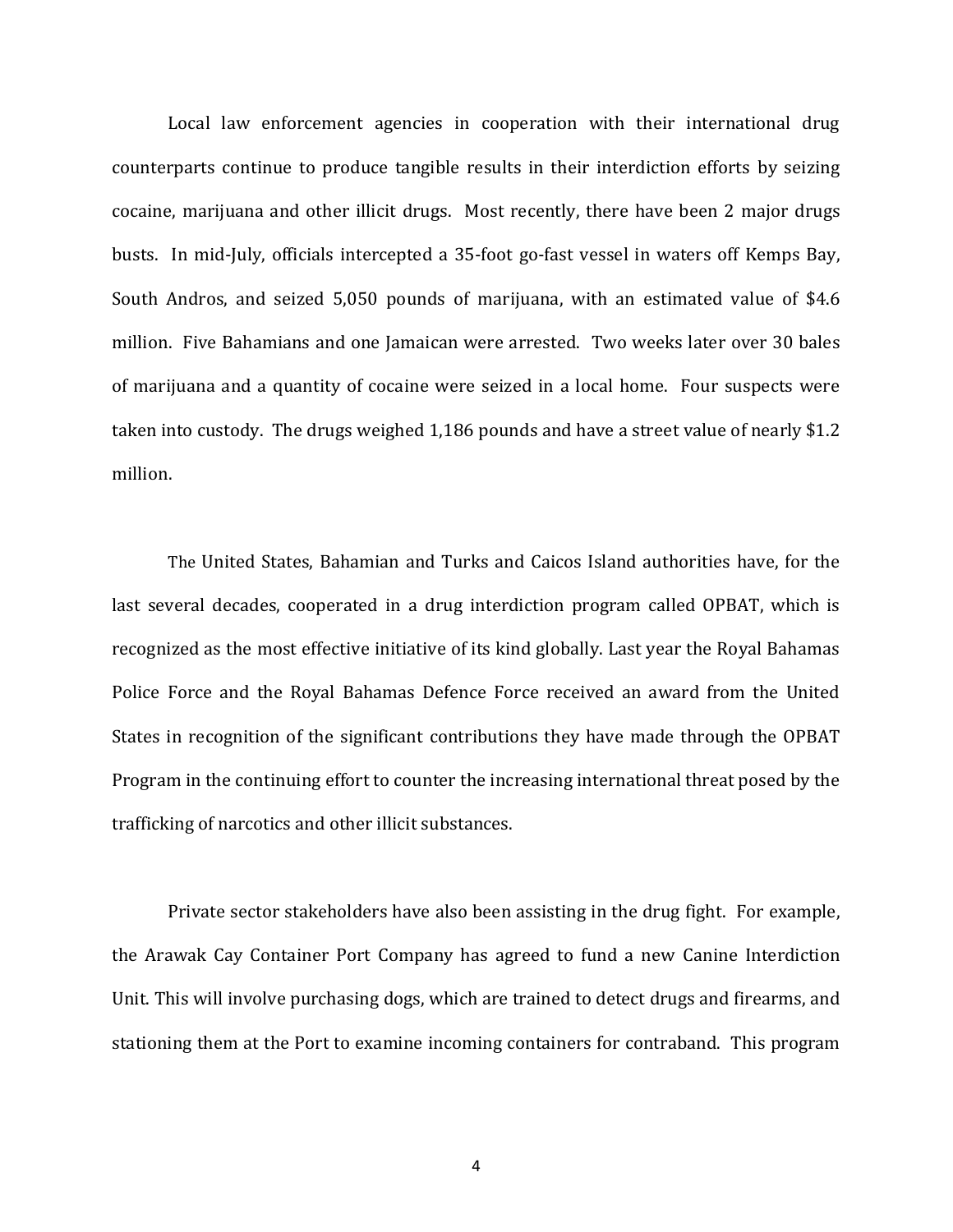will be operated by the Police and will supplement the work of the Customs Department which has its own Canine Interdiction Unit.

Through NADS, we have also refocused the way we fight the drug trade from a strictly enforcement approach to a new approach that also tackles the local demand for drugs. It has come to our attention that some drug and tobacco distributors are now focusing their attention on marketing their products to young people. Some of the most popular products marketed to youth are the *"backwood'*, *'beedies'* and the *'hookah pen'*.

The hookah pen products come in many colors and fruity flavors that are appealing to young people and are being marketed as a healthier alternative to cigarettes. The fact is, however, that these products can be more lethal than regular cigarettes. Additionally, evidence has suggested that persons who use these products are more likely to use illegal drugs. There have also been cases where persons have placed marijuana inside these products. I am informed that there is a local company which is producing a brand of the hookah pen and so we are moving to enact and enforce strict regulations to ensure that these products are safe, properly marketed and not offered for sale for minors. We will also launch a public awareness campaign to better educate members of the public, particularly youths, on the harmful effects of using backwood, beedies, hookahs and similar products.

Overall, there will be more focus and attention on activities that are aimed at dissuading youths from becoming interested is using drugs, thereby lowering the demand for drugs.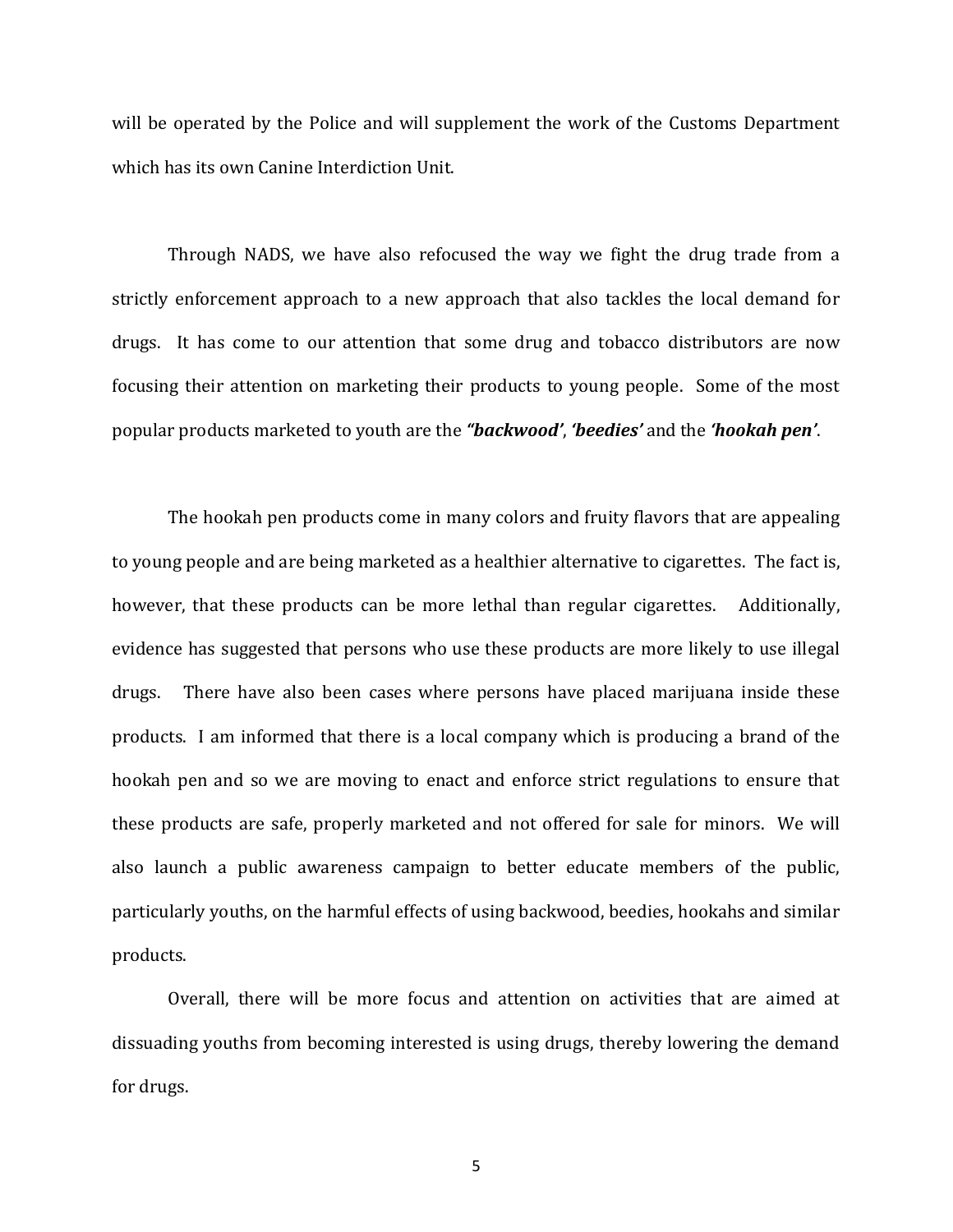I wish to bring to your attention that it is our knowledge that there are many young persons who end up with a prison record after conviction for minor crimes involving the use and or the abuse of drugs. Indeed, the majority of youth in our prisons test positive for drugs, especially marijuana. It is our intention to take a different approach to such cases by offering to them exposure to what are known as Drug Treatment Courts. These are courts, rather than sending such persons to prison, which may occur now, will provide the opportunity for rehabilitation, community service and skills training. If successful the offender would be reintegrated into the community without the label associated with a criminal record.

# **Illegal Guns**

My Fellow Bahamians:

The drug trade drives crime through violence associated with trafficking in guns and contributes to the widespread availability of illicit firearms. Not only have levels of crime and violence increased, but the use of weapons in criminal acts has increased as well. The combination of illegal drugs and illegal firearms is a prime formula for murder.

Illegal firearms are being used in the vast majority of the murders committed in The Bahamas. Between the years 2005 and 2014, local police seized at total of 3,328 firearms. For this year alone, the police has already confiscated 260 guns and 5,273 rounds of ammunition. It appears that while more guns are being taken off the streets, criminals do not find it difficult to get firearms and commit more violent crimes. More recently, there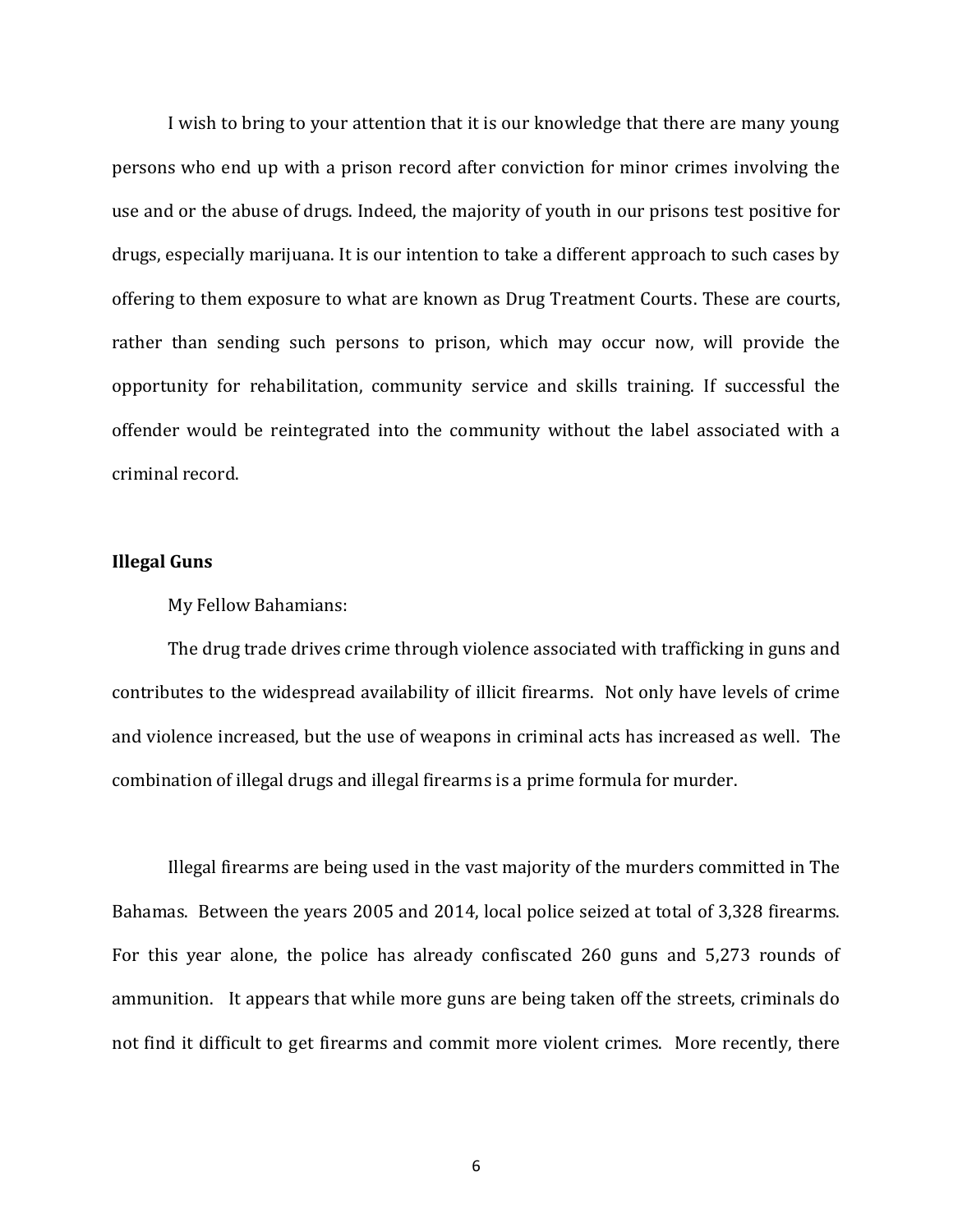has been a shift from handguns to the increasing use of high powered automatic weapons such as the AK-47 assault rifle.

Our strategy is also designed to reduce and control the number of illegal firearms coming into our country, which will have a direct effect on the high murder rate. Given the archipelagic nature of our nation, gun interdiction at our borders has proven to be a challenging and complicated task. Nonetheless, we are up to the challenge.

The Government has augmented our local firearms intelligence agencies, which are collaborating with their international counterparts including the US Bureau of Alcohol Tobacco & Firearms (ATF). They have been providing us with more and more useful information on persons who are bringing these guns into our country. Two recent cases have demonstrated the fruitfulness of this improved partnership. First, in early June, 2015, intelligence led to the seizure of 3 illegal firearms along with 517 rounds of ammunition, which were recovered through a courier service. Three men were arrested in connection with this seizure. Additional arrests are expected both here in the Bahamas and in the United States.

A few days later, officials were able to intercept gun traffickers who were attempting to smuggle firearms through the Arawak Cay Container Port. After a short foot chase, officers caught 2 males, and conducted a search of the two boxes they had in their possession and found therein 8 illegal handguns. The two suspects, ages 35 and 21, were taken into custody.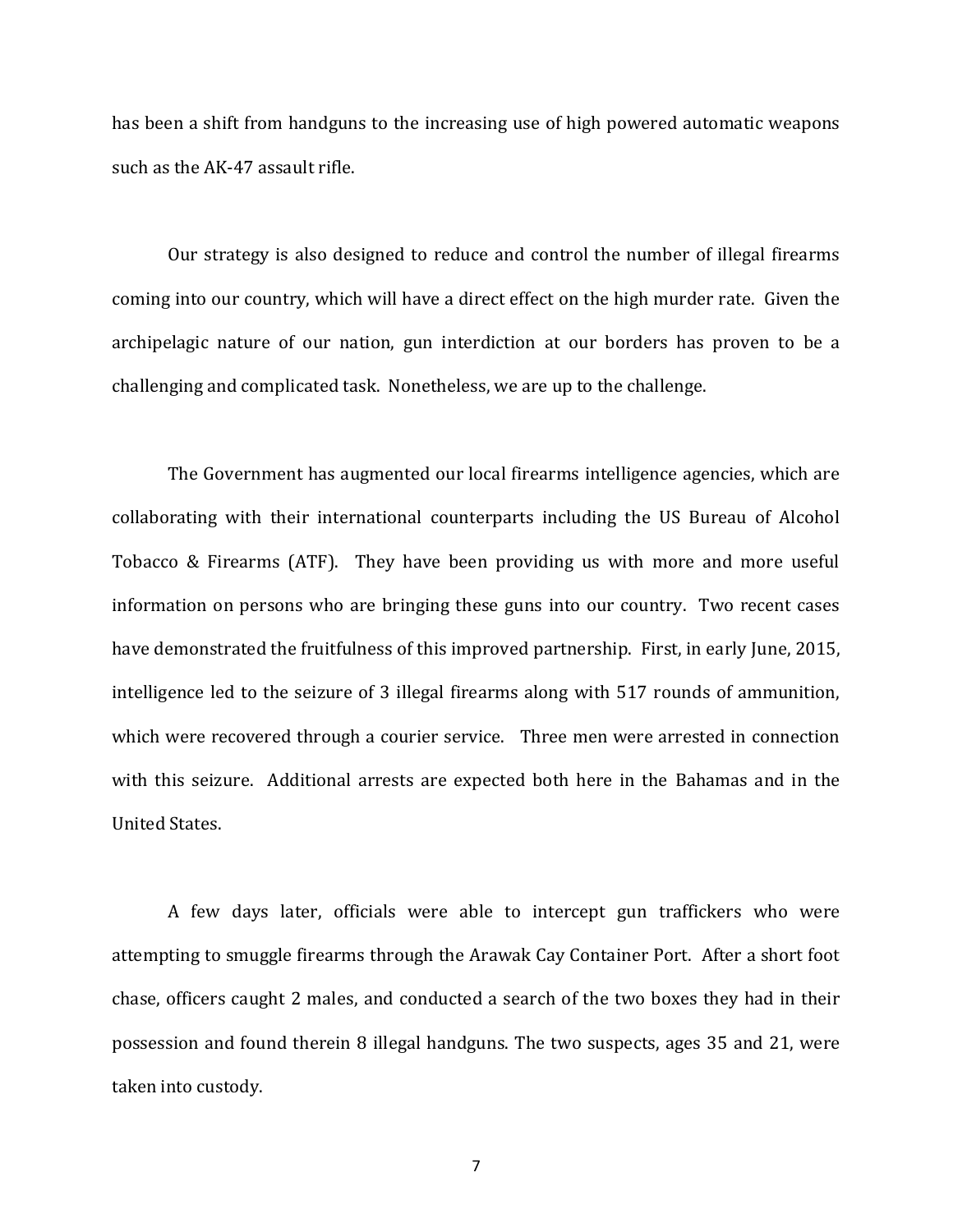Our local Firearms Tracing & Investigations Unit, [FTIU] has been upgraded with a full complement of highly trained and experienced investigators. The Unit has been outfitted with the latest technological advancements in tracing and identification software including the Bahamas Integrated Ballistic Information Network (BIBIN) which keeps them on the cutting edge in disrupting the illegal gun trade.The new tracing technology has enabled officials to trace a gun that had been purchased outside The Bahamas and link it to the commission of a crime in The Bahamas within days.

In order to prevent confiscated weapons from getting into the hands of members of the public, the United Nations Regional Centre for Peace, Disarmament and Development in Latin America and the Caribbean (UNLIREC) gifted the Bahamas Government a machine which destroys weapons. That weapon destruction machine has been put to good use over the last three years.

Addressing loopholes through which firearms and ammunition gain access into The Bahamas is an on-going effort by the Ministry of National Security. For example, travelers from the United States to The Bahamas are currently able to present an export certificate to airlines for the transportation of firearms in checked luggage. We have under consideration the prohibition of the importation of firearms and ammunition via commercial airlines with the imposition of significant fines on any airline that accepts firearms and ammunition for transport into The Bahamas without a permit previously issued by the Royal Bahamas Police Force.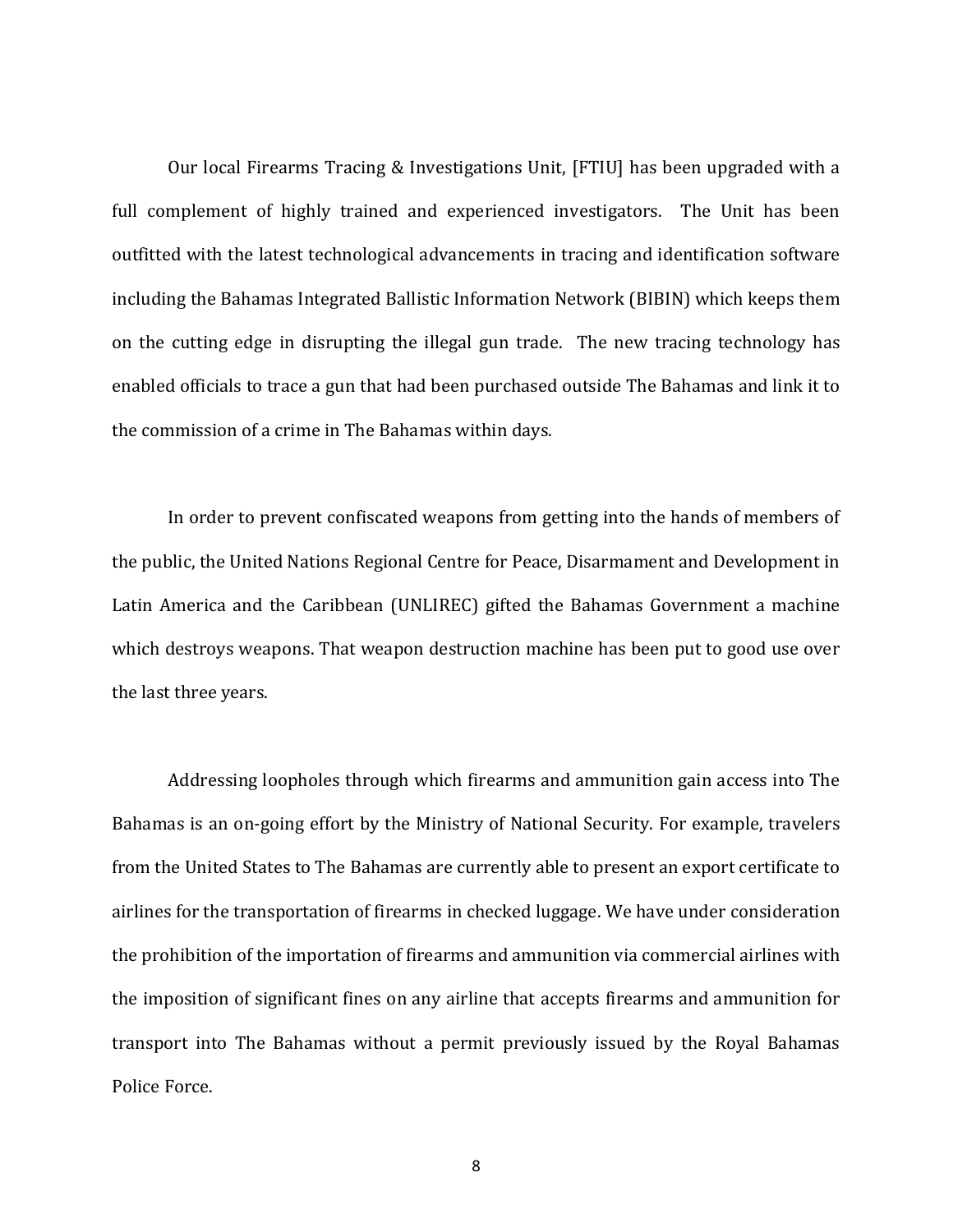# **Social Media**

As of late, a number of persons have used social media to post pictures of themselves posing with illegal weapons and or to send threatening messages to the general public and to the police. We are not going to allow criminals to use social media to place fear in the minds of the members of the public.

This sort of behavior cannot and will not be tolerated. As a result, authorities have arrested and charged some of these persons for their actions. A recent case involved a female who is seen inserting a magazine into what appears to be an AK-47 assault rifle.. In addition to prosecuting such actions and putting a stop to them, we have also drafted a Cyber Crime Bill to specifically address crimes committed by persons with the use of computers and social media. It is our intention to present this Bill to Parliament in the near future.

#### **Criminal Gangs**

Fellow Bahamians:

Another trend we have observed is the proliferation of criminal gangs, which began forming in local communities by gang leaders recruiting young males, many of whom were high-school drop-outs. In fact, they have now infected many of our high schools. These criminal gangs include "One Order", "Fire & Theft", "Mad Ass", "Mad Fire", "War Dukes", "Dirty South", "Zoe Pound" and several others. They have now become more organized and are deeply involved in the illegal drug and gun trades. The drugs they sell and the guns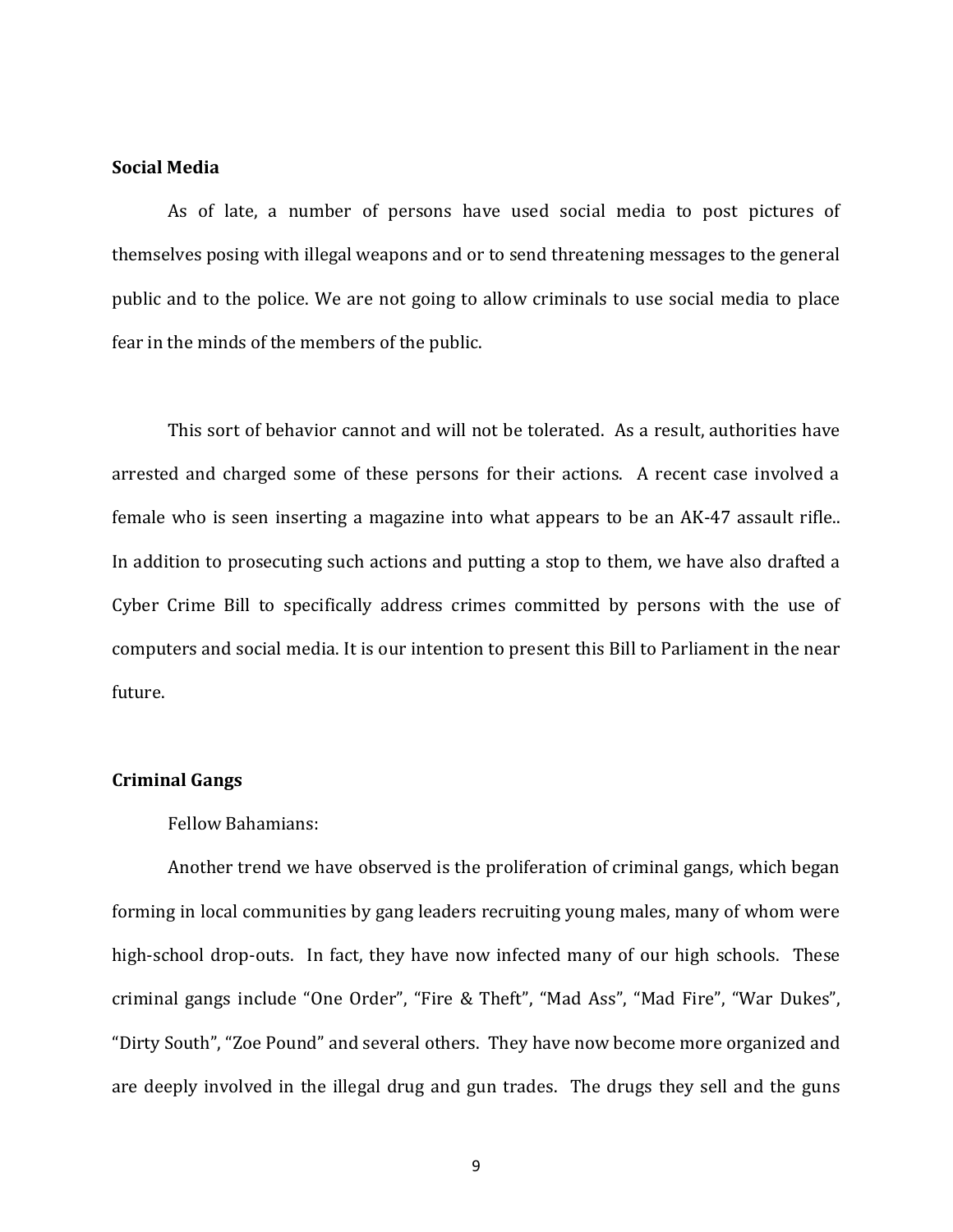they use to protect their turf result in much of the murder, and mayhem and violence that we are currently experiencing, especially in New Providence. In fact, about 60% of the murders are the result of retaliations between rival gang members. These young men and women live in our homes. Their relatives must know about their criminal activities and in some cases depend on the proceeds of their ill-gotten goods. In too many cases these young men end up in prison or lose their lives. How many more of them do we intend to lose?

Officials throughout our national security agencies have been specially selected and trained both locally and overseas to dismantle these gangs which are a menace. Indeed, I regard them as public enemy number one! We have established an Anti-Gang Unit, which is currently attached to the Firearm Tracing & Investigation Unit, and they have begun their work arresting gang members for their engagement in illicit activities.

Last year, in Parliament, we enacted an amendment to the Penal Code with the intent to eradicate gangs. Bahamians, especially young men, should be aware that membership in an illegal gang is now a major criminal offence, punishable on conviction to a fine of \$500,000 and to imprisonment for twenty (20) years. The Act also makes it a crime for any person who has in their possession a bullet proof vest in association with an unlawful gang, liable on conviction, to a fine of \$100,000 and imprisonment for 20 years. The amendment also makes it an offence for members of an unlawful gang to commit crimes involving guns and or drugs, the penalty for which on conviction is \$500,000 and 20 years in prison!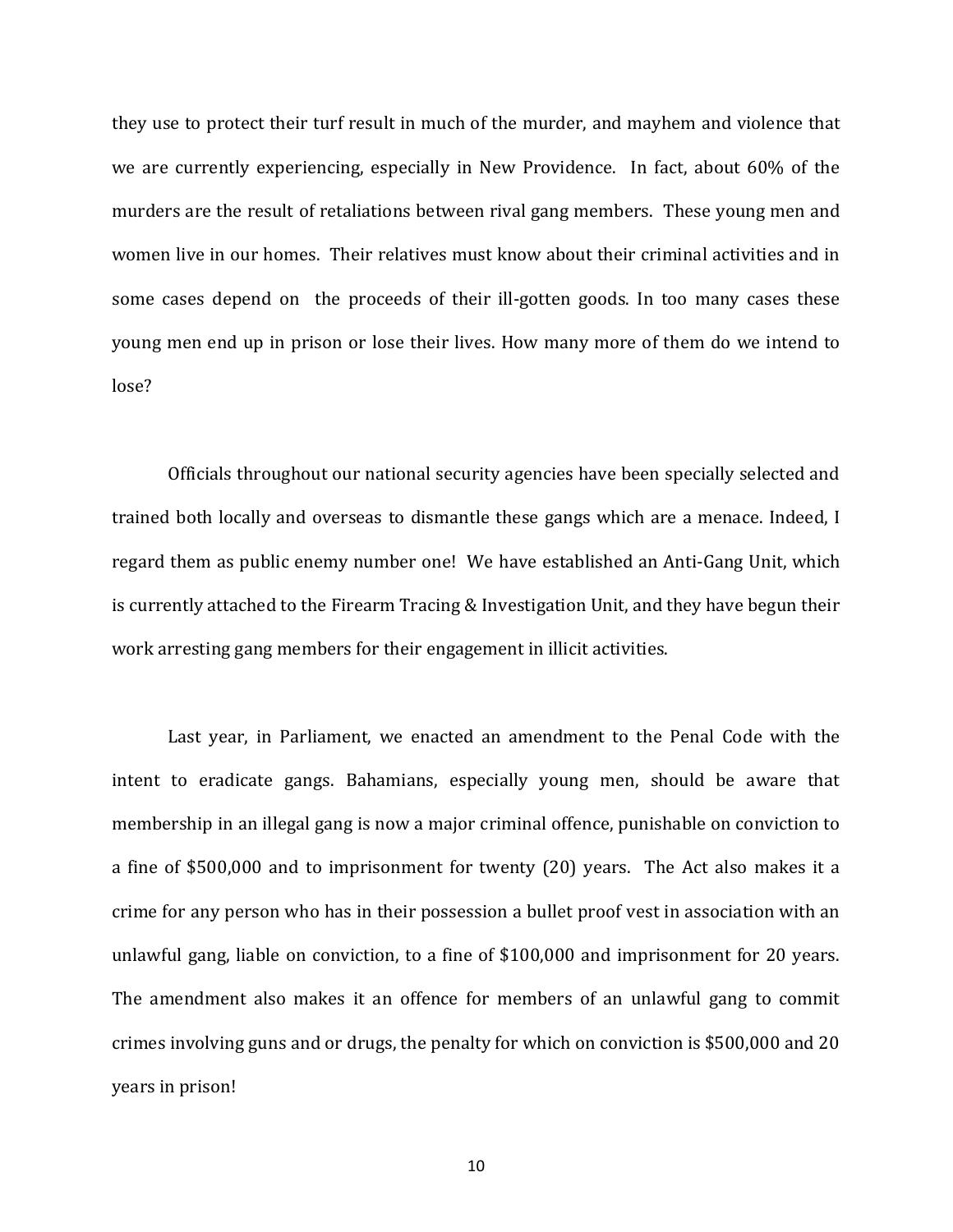I am therefore warning gang members that as this law takes effect, the consequences for you are very, very, very serious. Several gang leaders are presently serving time in The Bahamas Department of Corrections, though not being convicted under this Act. We will continue to do our part to ensure that all gang members, who continue to disrupt the peace and tranquility of our nation, will face the full brunt of this new Amendment.

# **The Bail Issue**

# Fellow Bahamians:

I now draw your attention to issues related to the grant of bail to accused persons.

We have discovered that about one third of persons who were charged with murder, were also on bail for another serious offence. In fact, thus far for this year, fifteen (15) of the murder victims were on bail for a serious offence. In other words, research has shown that persons who are charged with violent crimes (including murder) are more likely to become a murder victim than persons who are not charged with a violent crime. The truth is that if these persons who were charged with serious crimes were not on bail, less murders would have occurred and the murder rate would have been lower. To confirm this observation, last year, 30 of the murder victims were persons who were on bail for committing serious offences. Had they been denied bail there would have been less than 100 murder cases last year!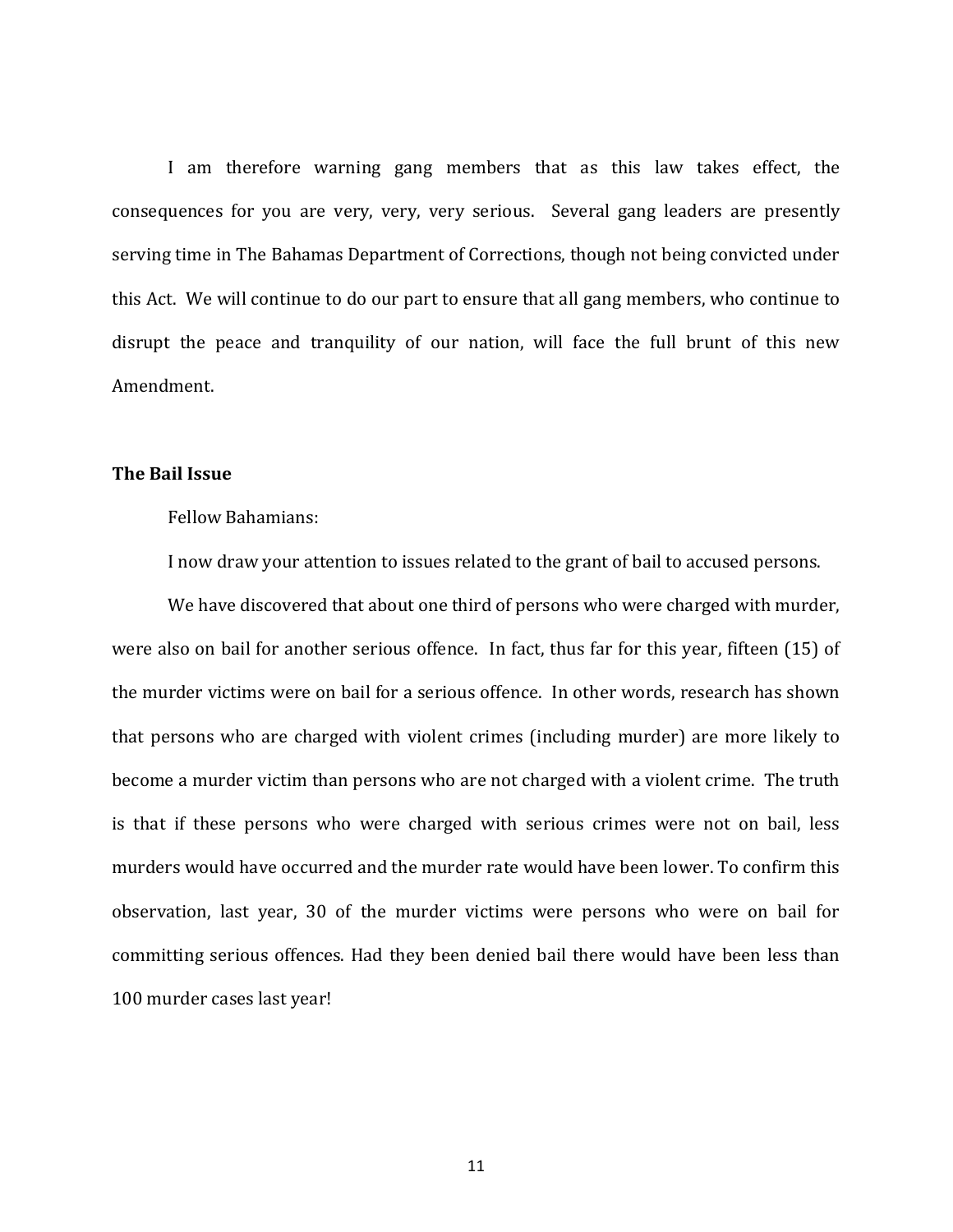This issue about bail is therefore quite vexing. I understand the right to bail as guaranteed by our Constitution but I confess that if it was in my power, I would not release any person charged with murder on bail. Constitutionally, however, that power is only vested in the judiciary. Our research has revealed that such persons are often the victims of fatal retaliation. We have knowledge of a case where a suspect who was on remand at the Department of Correctional Services was about to be released after someone had stood his bail. However, he was suspicious and asked for the identity of the person who was standing bail for him. When the name was revealed to him, it was a person who was unknown to him, and he immediately asked that he not be released as he was concerned that the person may well have been securing his release in order to harm him!

With (ten) 10 Supreme Courts now sitting and hearing criminal cases, our colleagues at the Office of the Attorney General are cutting down the backlog and are making progress in getting matters to trial within the shortest possible time. We commend them and support them.

Given the very serious challenges we face with respect to illicit drugs, firearms and criminal gangs, I appreciate the call by some people for the establishment of special courts to adjudicate the cases of a persons charged for offences associated with these matters. Like the bail issue, however, the final determination on the approach taken is a matter for the judiciary.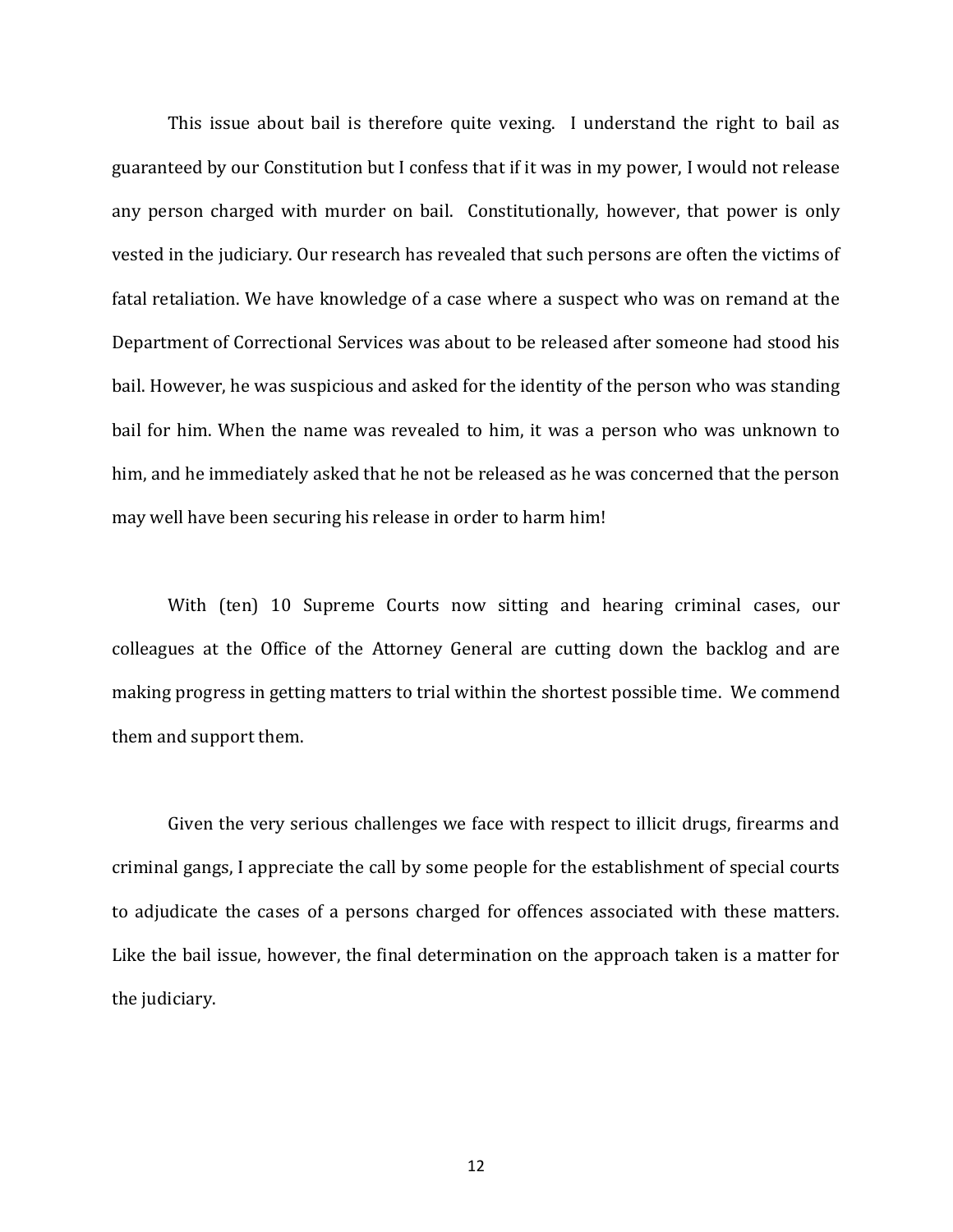We do not want Bahamians to lose confidence in our criminal justice system, and attempt to administer 'street justice'. Our government will continue to do whatever it takes to ensure that all perpetrators have their day in court.

#### **The Death Penalty**

Perhaps one of the more controversial debate remains the death penalty and why there are no hangings.

There is a great deal of misinformation that there are persons incarcerated at the Department of Correctional Services awaiting the death sentence. This is not the case. At present, there is only one person on death row and his sentence is under active appeal.

Our Constitution permits the use of the death penalty in cases where a person is convicted of murder and is sentenced to death by our Courts. There has been debate on the administration of the death penalty. The Judicial Committee of the Privy Council, our highest Court of Appellate jurisdiction, has determined that the death penalty is reserved only for the *"worst of the worst"* cases. As a result, a significant number of persons sentenced to death had such sentences commuted to life or other terms of imprisonment.

The issue of what cases warrant the death penalty remains a challenge for us. For instance, in a recent case where an accused was found guilty of murder, the trial Judge described the murder as a "premeditated and ruthless act" as the accused had shot the victim some 16 times. You and I may be of the view that a murder so described would be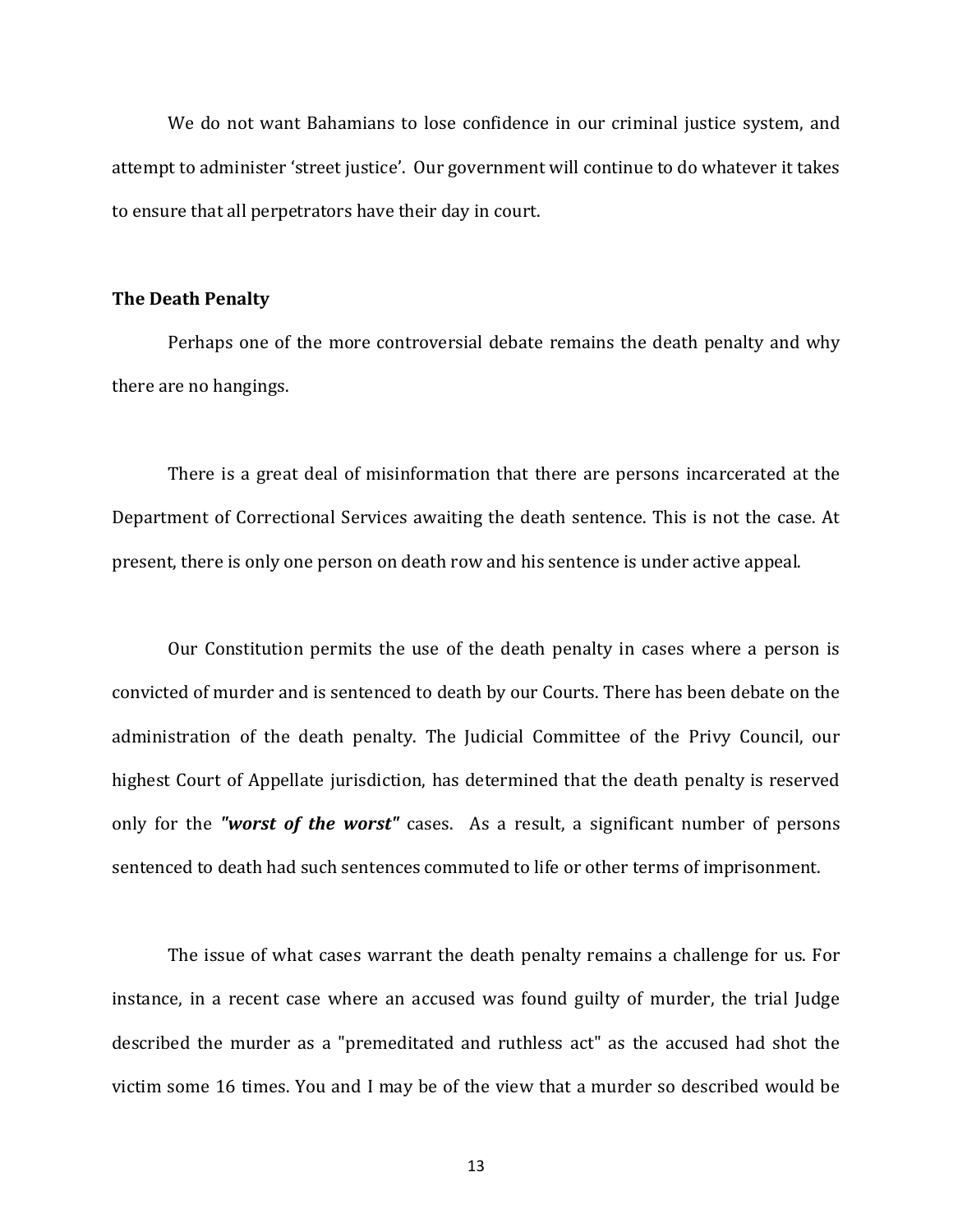classified as being among the "*the worst of the worst*", however, the individual, as in many other cases, was sentenced to a term of imprisonment rather than the death penalty.

#### **Police Shootings**

My fellow Bahamians:

Police officers are skilfully trained in the proper use of the firearms that their carry on a daily basis. Recently, here have been several police-citizen encounters that have resulted in suspects being fatally wounded. I offer condolences to the loved ones of these persons who unfortunately lost their lives. While the Coroner investigates these incidents, I want to remind members of the public that officers are authorized to use their weapons when their lives or the lives of others are in imminent danger. I want to let all law enforcement officers know that we are grateful to them for putting their lives on the line each day so that we can go about doing our daily activities in peace. And, I also issue a stern warning - pointing a gun in the direction of police officers who are doing their jobs is not a good idea.

I take this opportunity to plead to our young men to become your brother's keeper. Resolve your conflicts through peaceful resolutions. I appeal to each of you and your family to help us to stop the bloodshed. I also appeal to all members of the general public that if you have any information on a crime that has occurred or know of someone who is preparing to engage in a criminal act, please report it. There have been instances where, through your help, serious incidents have been avoided, and that is the way it should be.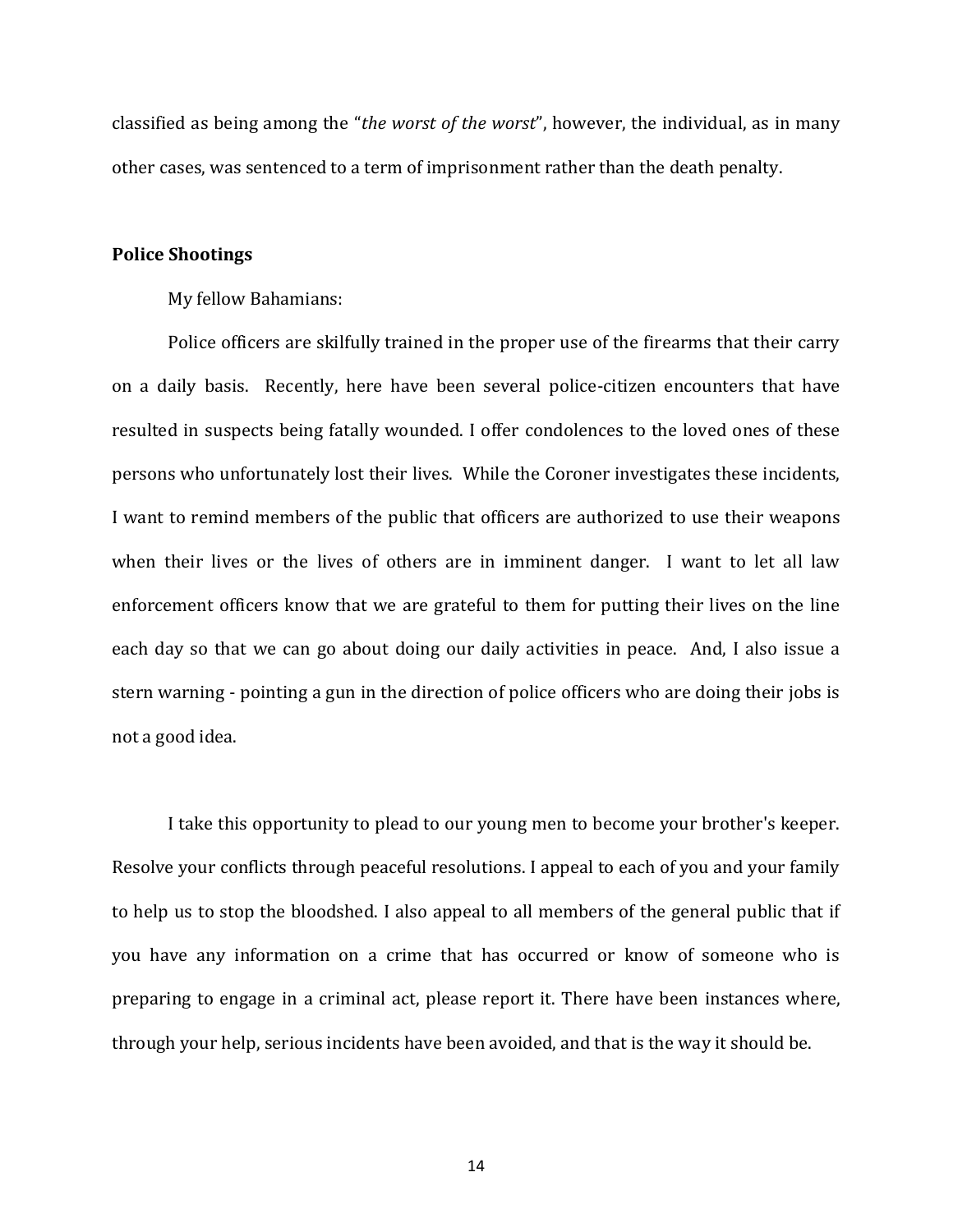#### **Other Law Enforcement Agencies in the Crime Fight**

# Fellow Bahamians:

To maximize the use of national law enforcement resources against increasing criminal activities, my Ministry re-instituted the Heads of National Law Enforcement Agency (HONLEA) to oversee the coordination and synchronization of efforts of the various law enforcement agencies in our unyielding resolve to defeat crime. HONLEA consists of the Commissioner of Police, the Commander Defence Force, Comptroller of Customs, Director of Immigration, the Commissioner of Corrections and the Director of the National Intelligence Agency, who will meet regularly to plan and discuss strategies for securing the peace and safety of our citizens and of our country.

We are involving the Royal Bahamas Defence Force in the crime fight in addition to their other law enforcement duties. The Government has approved a \$232 million dollar loan for the acquisition of state of the art patrol craft and the modernization of bases and port facilities at Coral Harbour and in the central and southern Bahamas at Gunpoint, Ragged Island and Matthew Town Inagua, respectively.

To date, the Defence Force has acquired five of nine patrol craft. These craft have already produced promising results. For example, while on patrol, Defence Force officers discovered over 200 pounds of marijuana hidden on one of our islands and have apprehended 15 persons for possession of undeclared firearms and ammunition.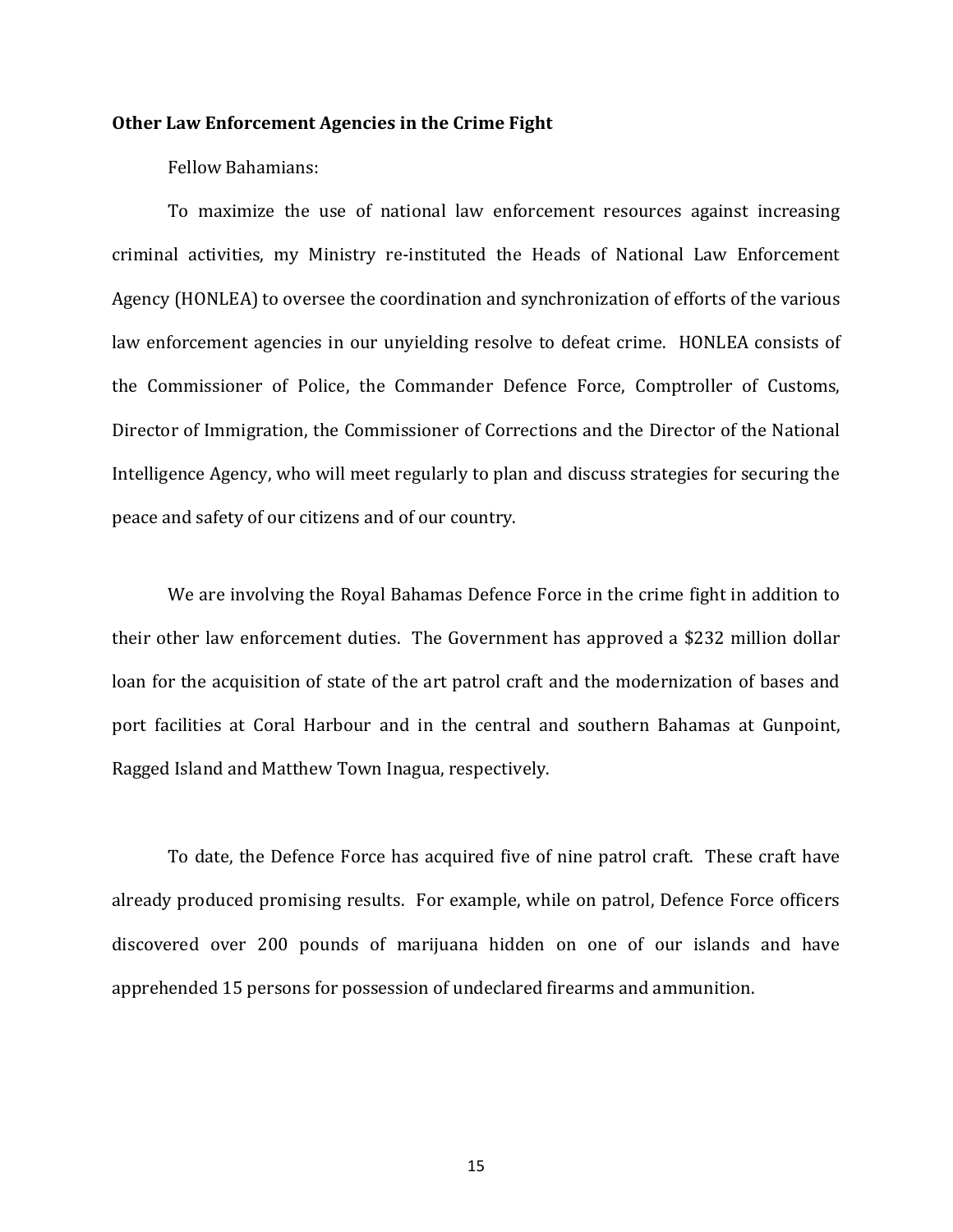As a result of suggestions from members of the public at one of our crime fora, we set up an outpost at South Beach Pools. Results there have been promising too as South Beach is no longer a major drop off point for illegal immigrants. The Defence Force has also extended this by establishing coastal patrols in New Providence, assisting the police by monitoring of the land and sea areas.

The Sandy Bottom Project calls for a complement of 2,000 Officers, Noncommissioned Officers and Marines by 2019. To date, the Defence Force has a complement of 1,345 service personnel. Consequently, we have embarked upon an extensive recruitment program at a rate of approximately 185 persons per year over the next threeand-a-half years in order for us to operate bases, ships and aircraft. In May of this year, the largest number of marine recruits in the history of the Defence Force—108 in total graduated from New entry Training.

We will continue to expand the reach of the Defence Force and provide marines with the tools they need to carry out their duties more effectively. Ultimately, the Defence Force is being prepared to provide even greater assistance to the Police Force as it becomes necessary.

The Department of Customs efforts have been buttressed by the addition of a Marine Unit and the establishment of Canine Interdiction Unit. Additionally, equipment has been procured to scan containers. All of these developments have been instituted as part of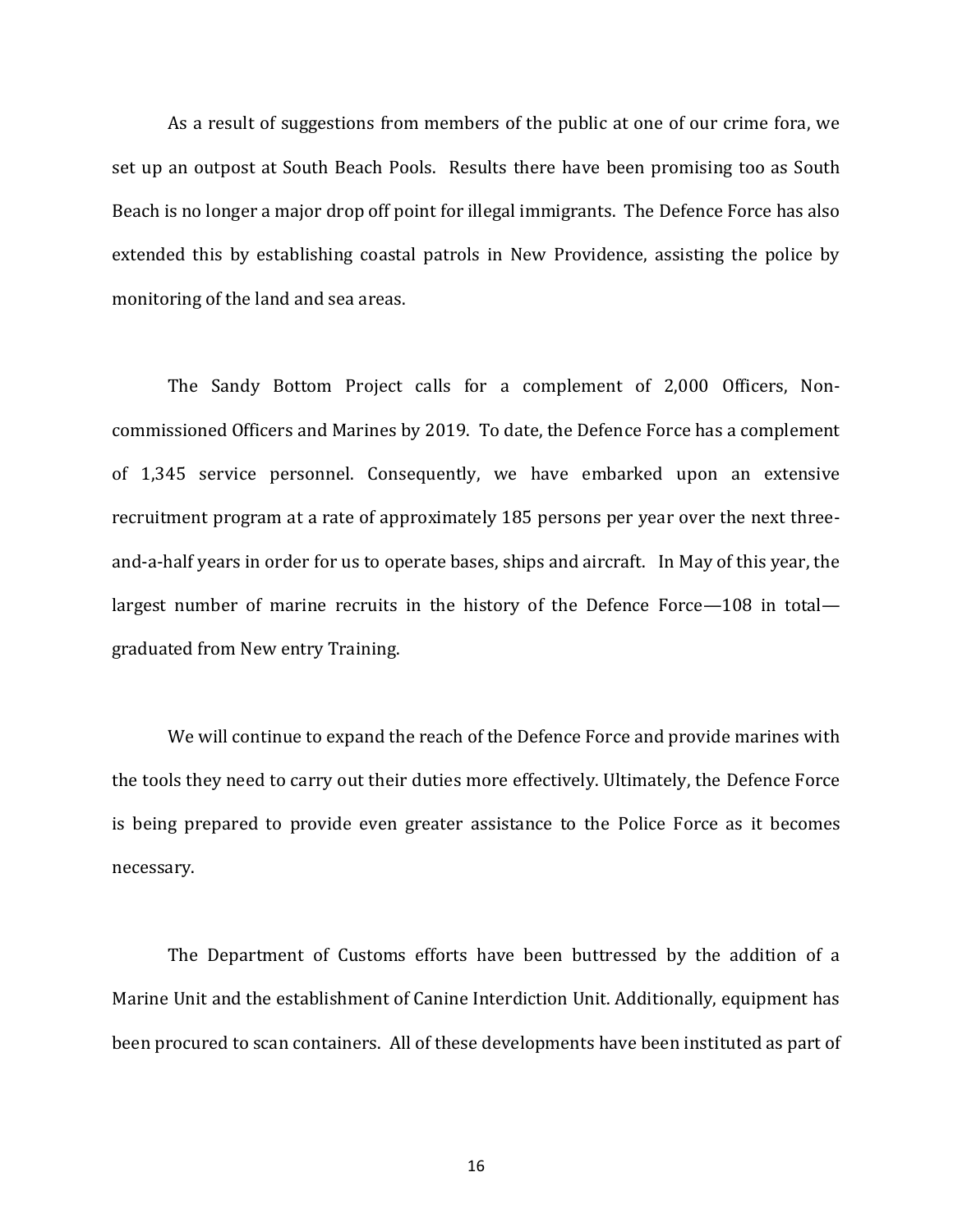our strategy to intercept the illicit flow of drugs, weapons and ammunitions and the smuggling of goods to evade the payment of import duties.

#### **Saturation Patrols**

The government has also invested millions in the purchasing of state-of-the art police vehicles to ensure that police are able to effectively patrol our communities. Using Geographical Information System [GIS] crime-mapping and examining crime trends, a 'saturation patrol' strategy has been implemented to ensure that the police make their presence felt throughout communities that are most affected by crime. Having properly equipped police officers constantly patrolling throughout crime hot-spots has not only improved response times, but has also reduced the fear of crime and deterred would be offenders. In fact, patrol officers have caught many suspects red-handed and prevented many serious crimes from occurring

# **CCTV & Electronic Monitoring**

Law enforcement agencies are making use of the latest technological advancements in crime fighting including the use of Closed Circuit Television (CCTV) and Electronic Monitoring. Currently, there are over 360 persons who have been released on bail and are being electronically monitored. It costs \$15 per day to monitor each person, which annually works out to over \$2 million. These technological advancements have yielded significant results as they have been used to assist investigators in the identification of suspects and placed such suspects at the scene of a crime. This technology has also been used successfully as evidence in a number of criminal trials, including murder trials.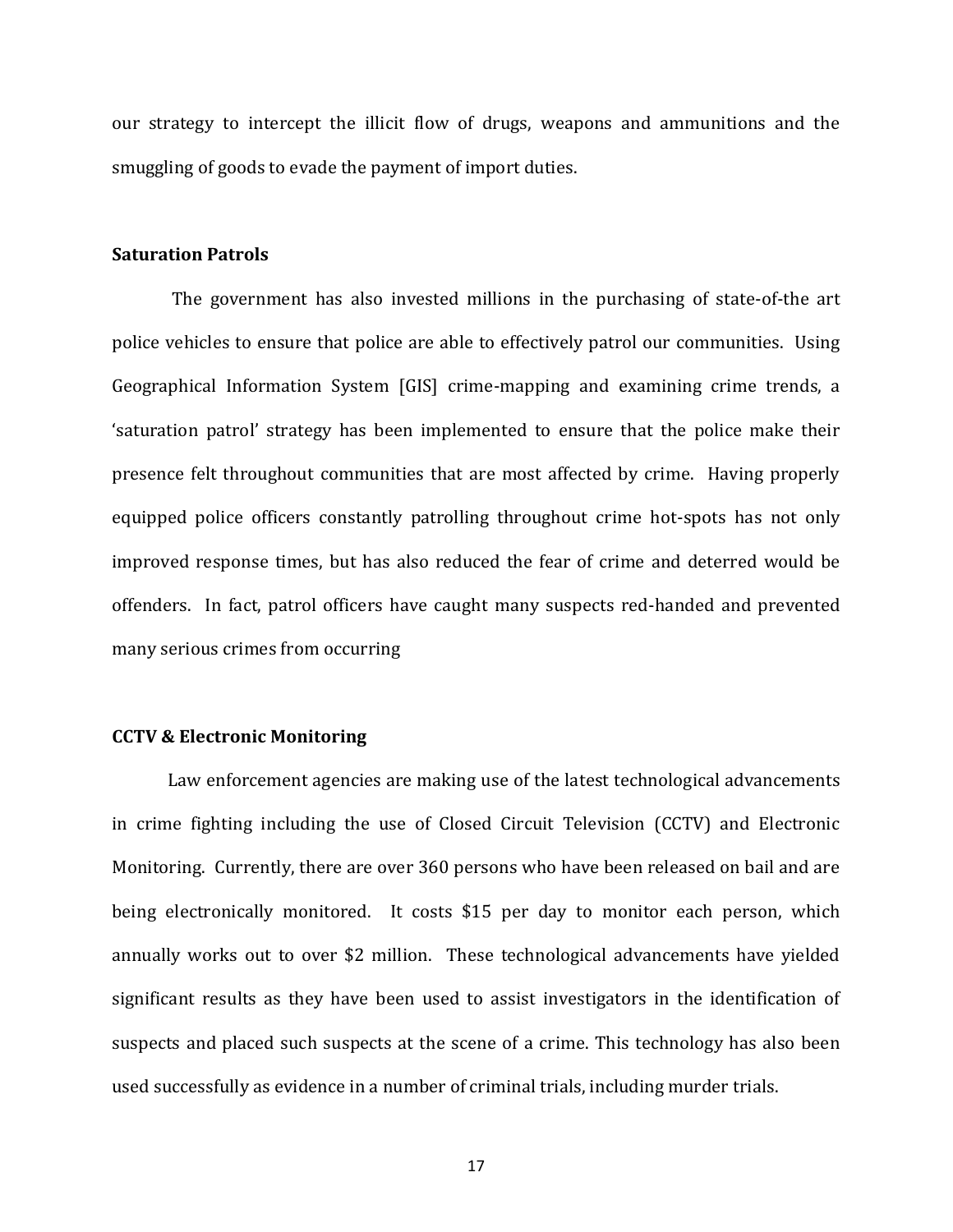Approximately 250 hi-resolution cameras have been strategically positioned throughout New Providence to assist law enforcement officials in the crime fight. The use of CCTV has been successful as perpetrators have been caught on camera committing or intending to commit criminal offences. This has proven to be very helpful to investigators as they are able to identify suspects and use this footage as evidence during trials. CCTV, in and of itself, has been shown to have a preventative effect by virtue of persons being aware that they are being watched.

#### **Citizen Security & Justice Program**

Fellow Bahamians and residents of The Bahamas:

Addressing the crime problem requires a holistic, multi-pronged approach. As we take a firm stand against hardened repeat offenders, we are *Building a Safer Bahamas* by targeting the effective prevention of crime through early intervention and education.

We understand the importance of tackling the underlying issues associated with crime in order to make our nation safer. With funding from the Inter-American Development Bank (IDB), we are about to invest \$20 million in a new Citizen Security and Justice Program. The findings of a recent Living Conditions & Crime Perception Survey are being used to design several crime prevention programs under this project. This program is among the most comprehensive and innovative crime reduction strategies that have been devised to address root causes of crime from a socio-economic crime prevention perspective.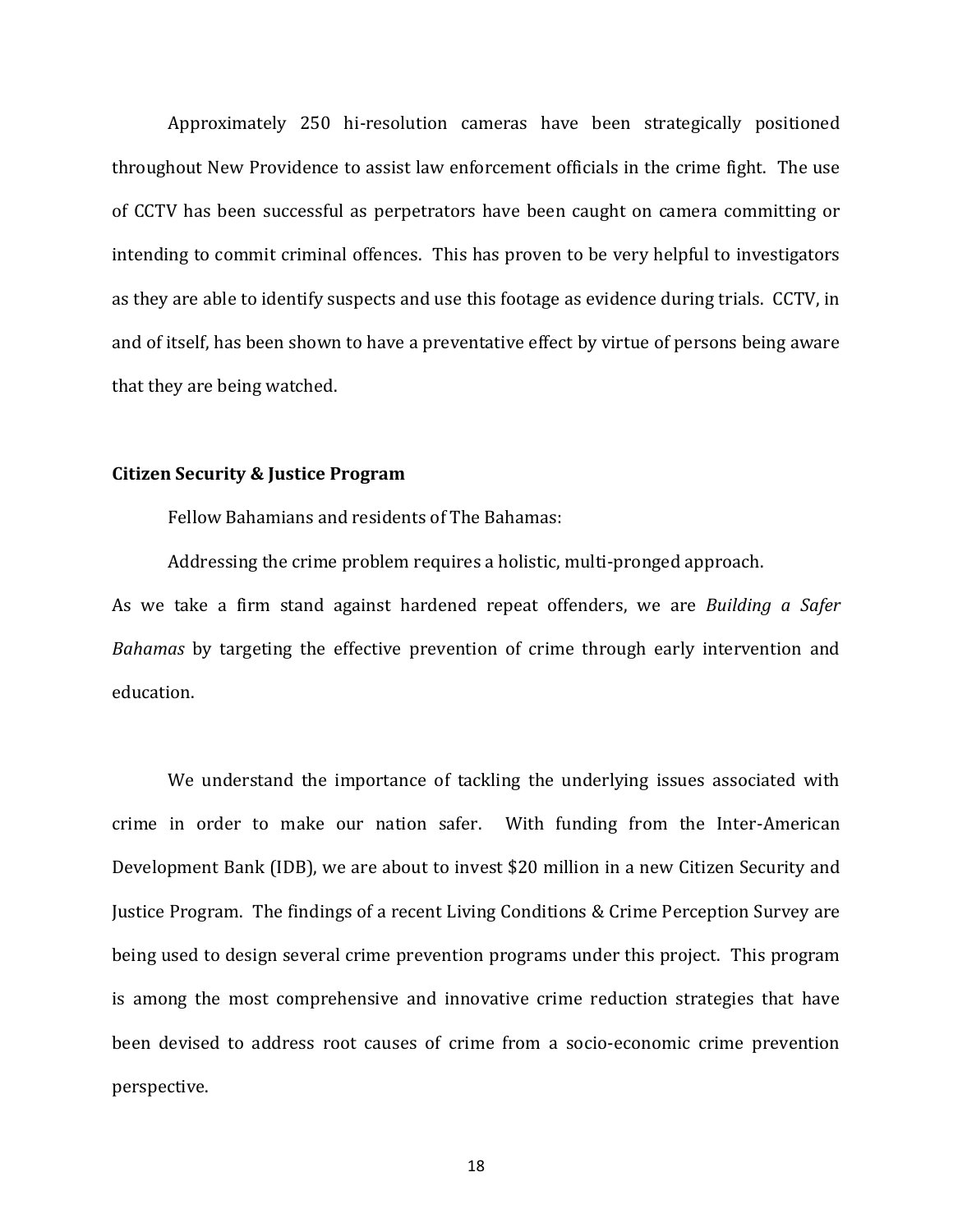This multifaceted approach will not only include prevention, intervention and suppression tactics but will also address challenges involving prosecution, sentencing and the rehabilitation of persons in conflict with the law. The four (4) key objectives of this program include:

- firstly, improving non-violent behaviors which involves the promotion of norms that do not promote violence to solve conflicts;
- secondly, increasing employability and employment of at risk youths between the ages of 15-25 years; as we are all aware unemployment is a correlate of high crime rates;
- thirdly, strengthening institutional capabilities of the justice services in terms of swifter case disposal; and
- finally, reducing the recidivism rate which involves the rehabilitation and reintegration of offenders so that upon their release from prison, they are equipped to lead crime free lives.

Numerous governmental agencies, non-governmental agencies and civic organizations in our country already have programs that address the socio-economic challenges being faced by our people. Rather than "*re-inventing the wheel*", we are going to provide funding and other means of support to on-going local programs that have demonstrated effectiveness and success. We want to assist them in expanding their reach and building their capacity in offering their programs.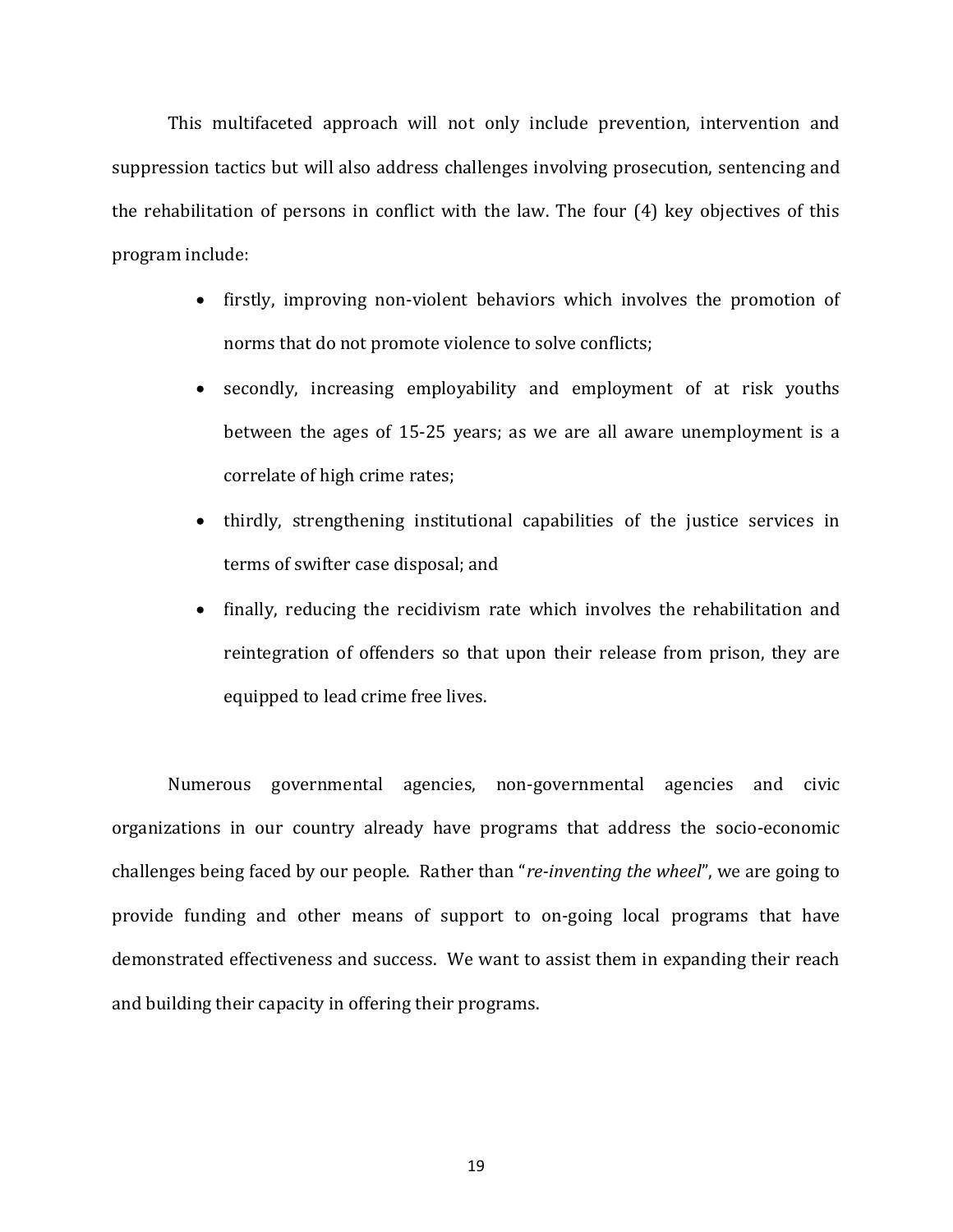For example, there are persons like Ms. Stacy Lee who resides in the Fort Fincastle area and who has opened her doors to volunteer her time and efforts in assisting young students who need afterschool instruction and assistance with their homework. Ms. Lee was featured on the ZNS Programme *Ordinary People*. These are the types of programs and people we will be supporting in the new Citizen Security and Justice Program. We welcome more ideas from civic organizations and civil society who want to partner with us in this crime fight. Additionally, we will try other programmes which have worked elsewhere, especially if they have worked in our region.

#### **The Urban Renewal Program**

Urban Renewal 2.0 remains a vibrant, potent, comprehensive crime prevention program that touches our inner-city communities primarily. Urban Renewal 2.0 has transformed the lives of many Bahamian families through its various outreach programs. I commend law enforcement, in particular officers from the Police and Defence Forces, who unselfishly go beyond working hours to positively impact the lives of many in these communities. This is, in fact, the most significant social intervention in our Nation's history. And, it is a manifestation of our commitment to heal the sick, house the homeless, protect the vulnerable, and bring peace to every heart.

#### **School-Based Policing Program:**

The School Based Policing Program, which began in 2005, continues to curtail acts of violence in our schools. A scholarly study was completed on the program which found that there were statistically significant lower rates of violent school incidents when police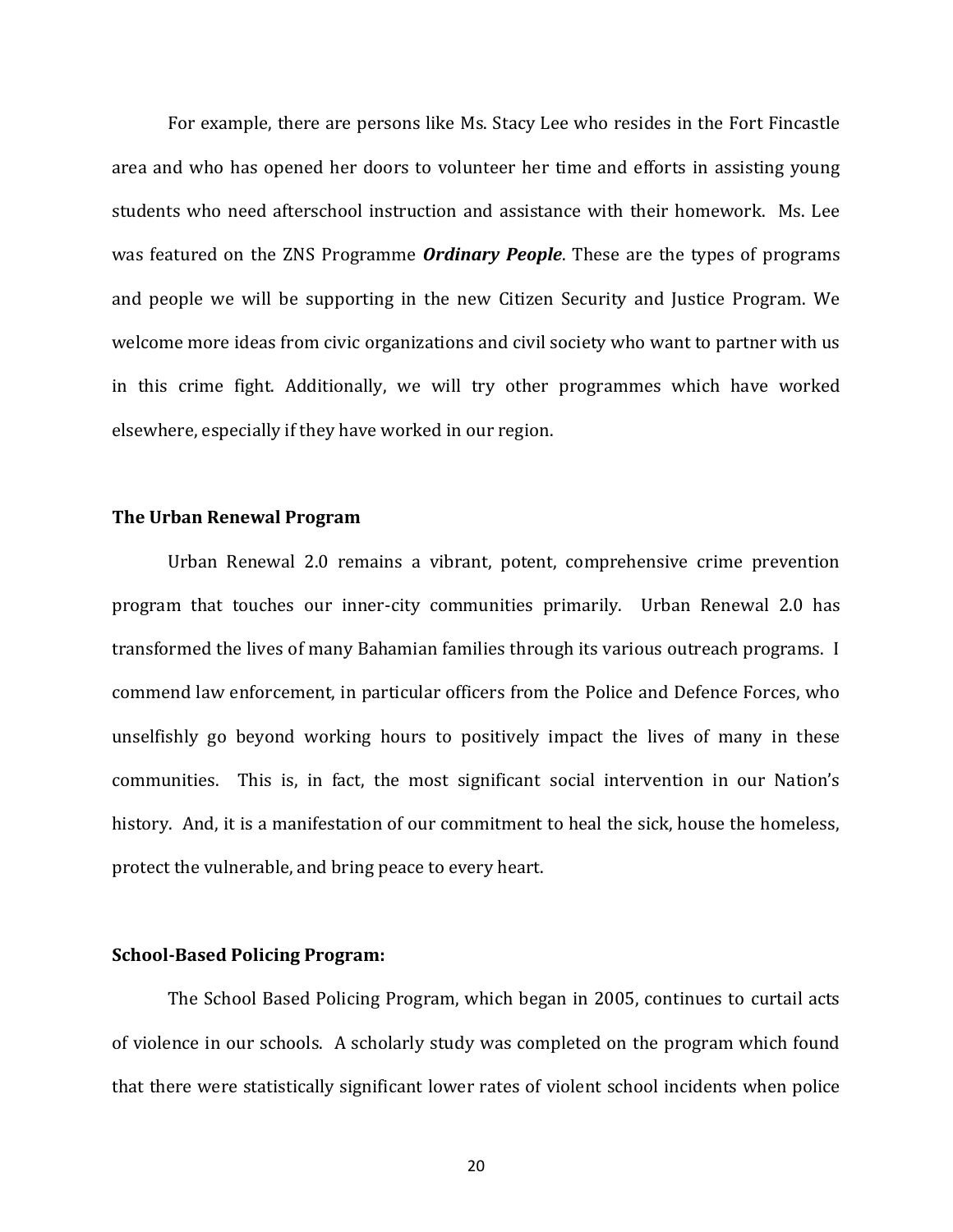officers were in schools and significantly higher rates when they were removed from the campuses. While there was some apprehension of the program during its initial phase, the program now enjoys the full support of all stakeholders. This program will be further expanded to ensure that our children are not only safe while on school grounds, but also while travelling to and from school. We will continue to spare no effort to protect our children, especially when they are doing their studies.

# **Programs for At-Risk Youths**

Youths are disproportionately represented in the ranks of both victims and perpetrators of crime and violence. At present, there are 34 boys under the age of 18 who are incarcerated in the Bahamas Department of Correctional Services, 6 of whom are incarcerated for murder. None of these boys finished school.

Our investigations have shed more light on the challenges that our inner-city youths face daily. Many of our young boys and girls are not completing their basic education. Local surveys have found that in some cases only 60% of males actually make it beyond the ninth grade. Regrettably, the remainder of them are either expelled, suspended or simply drop out of school. Additionally, too many of our school-aged girls still become pregnant and do not complete their high school education. Such persons, bereft of any positive certification or skills, are on a path to unemployment and possibly to crime.

In recognition of this problem, the Government has allocated \$20 million to, among other things: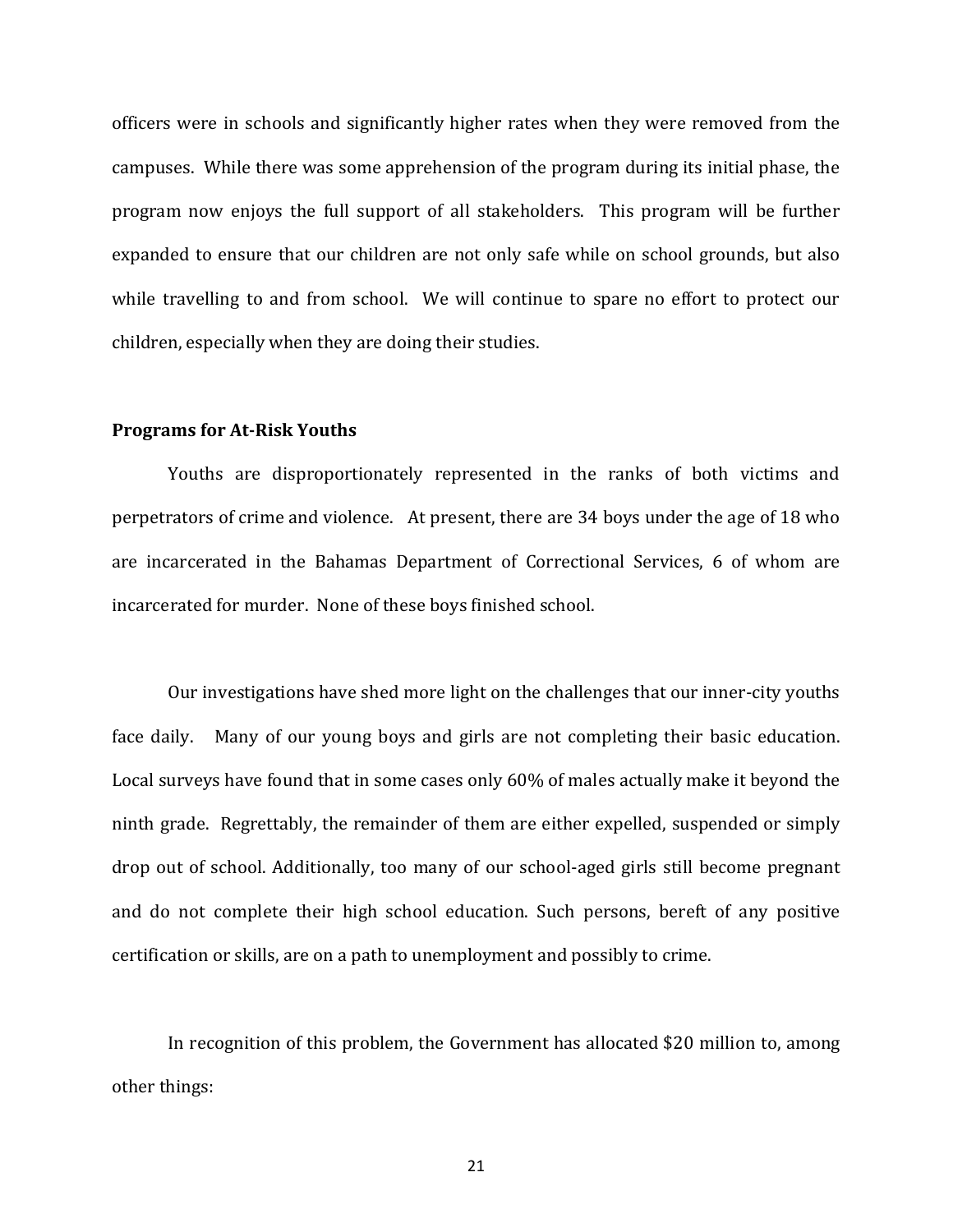- establish a Student Refocusing Program for junior and senior high school students with behavioral issues that mitigate against their learning and employability; and
- establish an Apprenticeship Program in partnership with the private sector to employ young persons so that they can be afforded the opportunity to acquire vital basic job skills through practical on-the-job training.

Too many of our children do not take exams such as the BJC and the BGCSE at the appropriate time. In some cases they indicate that they did not because their parents could not afford e examination fee. Too many who take exams never find out whether they passed or failed and parents do not check either. This is unacceptable!

A young person growing up in our country must have an opportunity to get an education, receive job skills, and have some level of positive family and/or community involvement if they are to lead a productive crime-free life.With this in mind, my Ministry has designed a number of youth-based initiatives that are geared toward dissuading youth from choosing a life of crime.

# **Shock Treatment**:

Last year, the Ministry of National Security launched a youth initiative dubbed 'SHOCK TREATMENT'. The program was developed to help young Bahamians who have strayed down the wrong path, to become more sensitized to the consequences of their deviant behavior.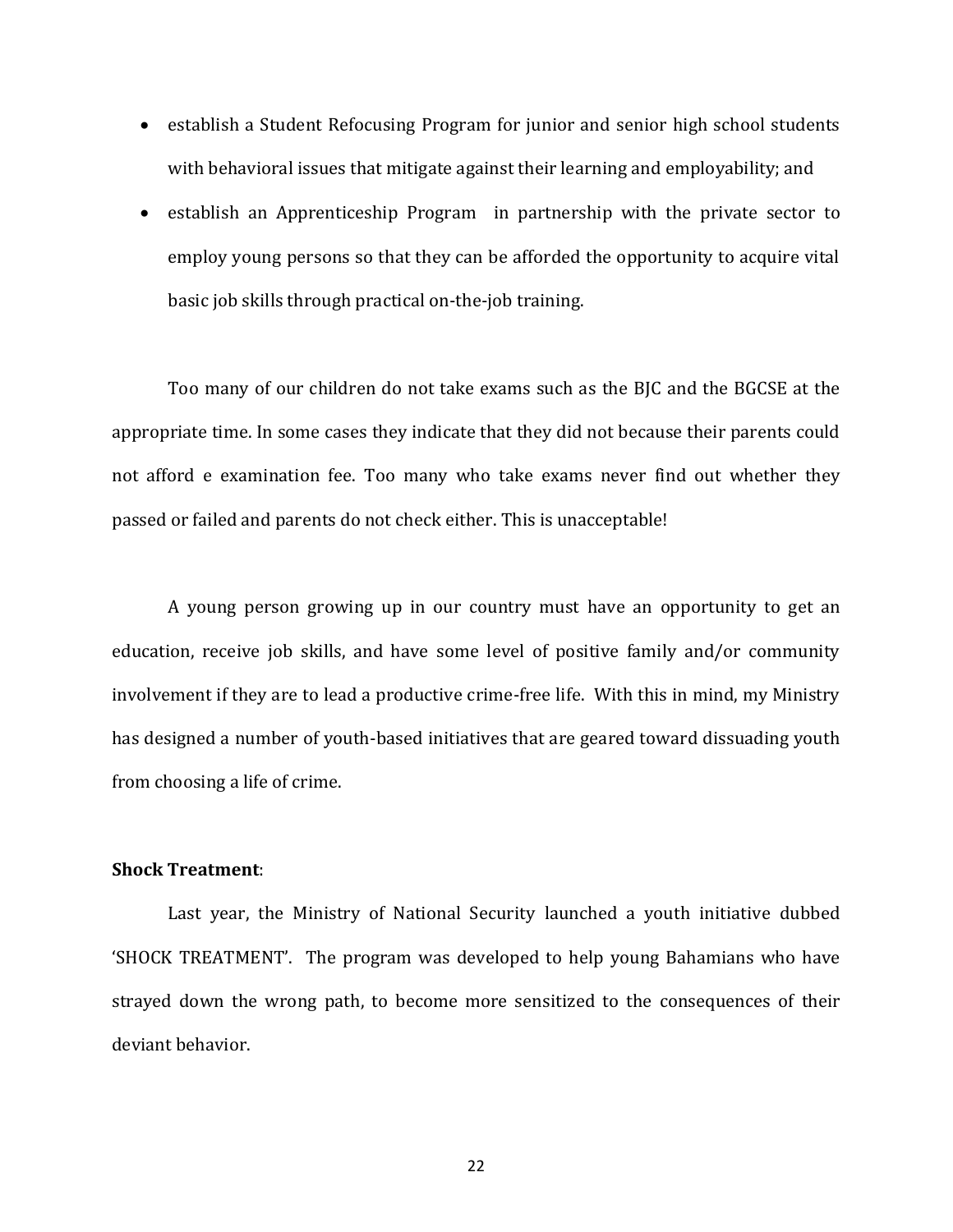With the consent of their parents, children with some of the greatest disciplinary problems are exposed to what life is like for persons who choose to lead deviant lifes. They spend time in police stations and in prison, and they get first-hand knowledge about some of the hardships criminals face. Participants also experience the rewards that can be gained from being law abiding citizens and are provided with opportunities to build technical and vocational skills.

# **Give Every Child A Father**:

We understand that boys need a more positive male role model in their lives. Unfortunately, a significant number of males in prison have no father figure in their lives. With this in mind, my Ministry launched a **"***Give Every Child A Father"* Program at the Salem Union Baptist Church, a week before the observance of Father's Day last year. Fifty (50) men were selected to serve as mentors for at-risk young boys in the community. Several of the at-risk boys selected for the program were able to spend their first Father's Day ever, with their male mentors.

The Program is giving boys positive male role models and mentors; men who show up consistently; who tell the truth about struggles as men; men who will praise the boys for their unique gifts; who will correct them when they make mistakes. They will also guide them in their transition to manhood and let them know that they can accomplish anything to which they put their minds. Mentors for the Program have been screened, selected, trained, and matched with the hope that long lasting, beneficial relationships will be established.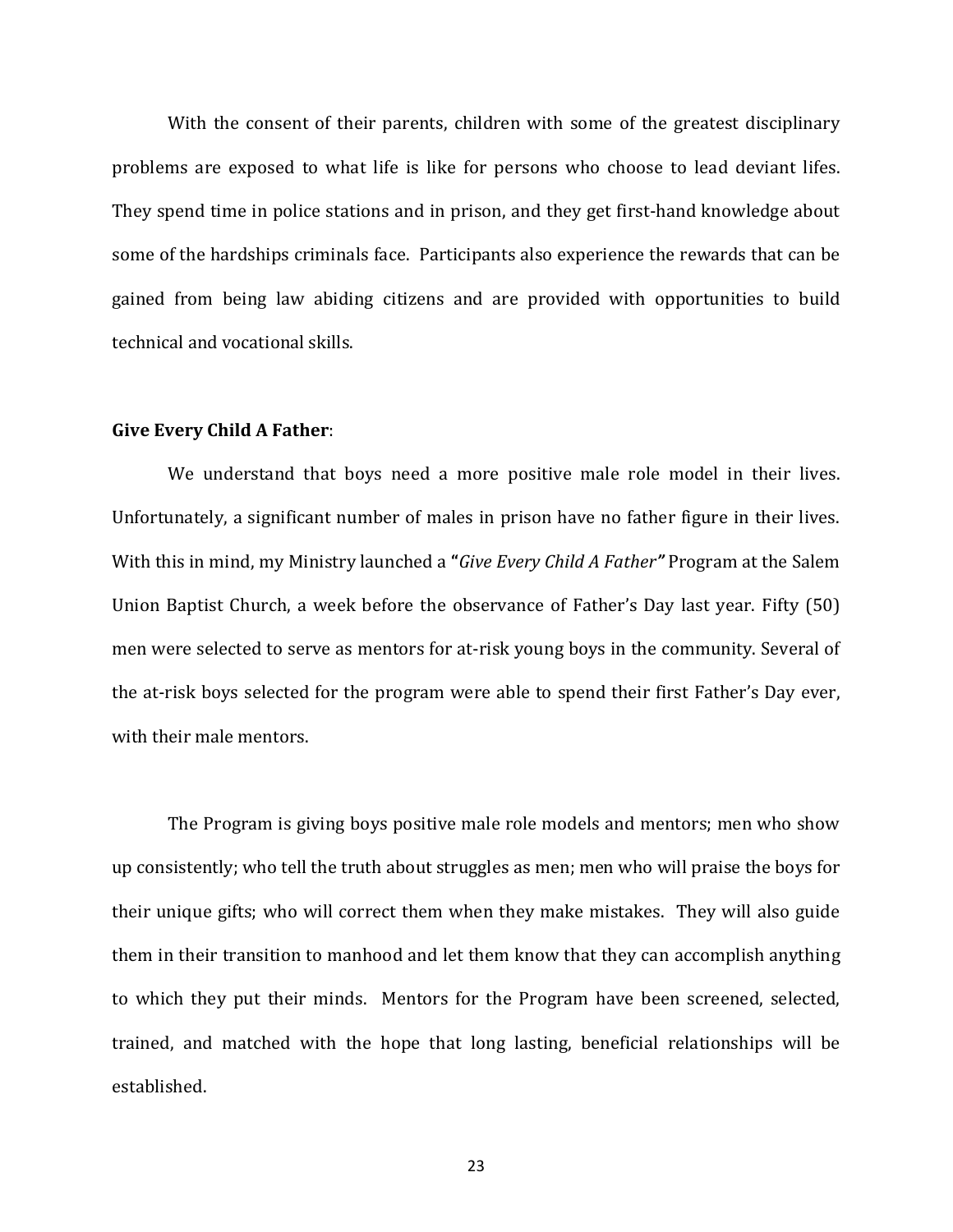#### **Marco's Law:**

Recently , the enacting of the amendments to the Child Protection Act, better known as Marco's Law, as well as amendments to the Sexual Offender's Act have been passed by Parliament. This legislation has led to the creation of a nationwide alert system for missing children. Already, there have been 2 cases where the notification system has been activated and children were successfully returned home to their guardians. The sexual offenders register is currently being prepared.

#### **Parental Responsibility Bill**

My Fellow Bahamians:

The family structure is the basic pillar of society. Approximately 70% of children born in The Bahamas, however, are born to single mothers. While it is proven that some children who come from two-parent homes also engage in criminal activities, the numbers are significantly higher in single parent households. This is an age-old challenge and each era brings a new dimension. Due to the youthfulness of many single mothers, many of them try to be 'friends' with their children rather than parents. Indeed, many of them simply do not know how to be a parent. Certainly, good parenting seems to be a lost art. Even where institutions have provided parenting classes, few women or men take advantage of the opportunity.

Indeed, we have exhausted a vast array of attempts to get parents to accept responsibility for their children. Unfortunately, these efforts have proven futile. We feel that we have no alternative but to respond to a call made during one of our crime fora that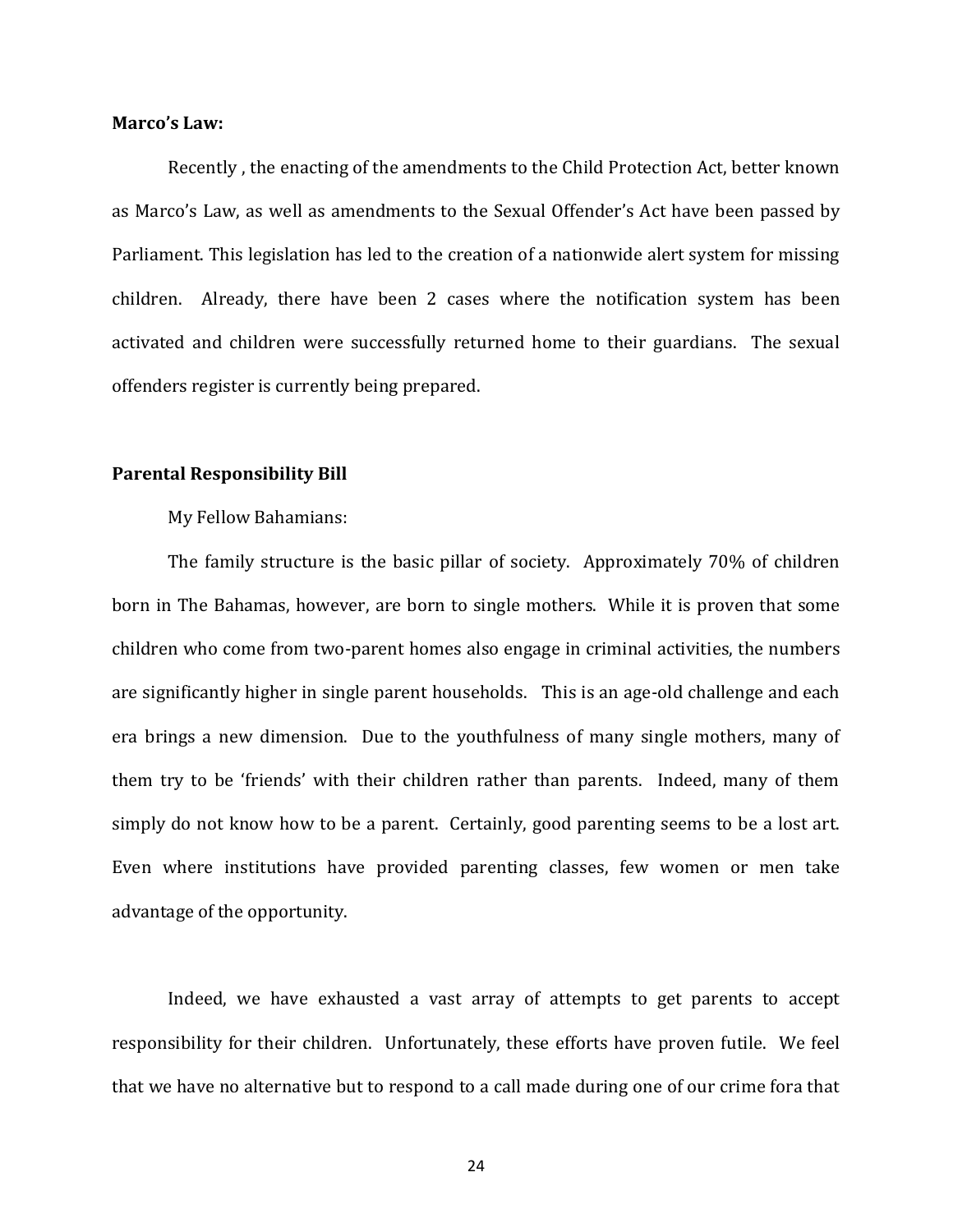we legislate responsibility of parents for their children. Hence, we have engaged the assistance of the Office of the Attorney General to draft a Parental Responsibility Bill which will be tabled in Parliament, following consultations with civil society. The primary objectives of this Bill when legislated would be to compel parents to properly supervise their minor children at all times and accept responsibility for their actions. Failure to do so will be a criminal offense.

# **Re-Integration of Offenders**

One year ago, the Ministry of National Security implemented the beginning of the transformation of what was formerly called Her Majesty's Fox Hill Prison, from a punitive institution to a correctional facility. A Correctional Bill was passed by Parliament and brought into effect. This was a long awaited project to place greater emphasis on reintegrating prisoners into society when their period of incarceration was complete. The introduction of this new policy is not easy but acceptance is garnering increasing support.

The Department of Correctional Services has recently been awarded a grant in the amount of \$350,000 from the Inter-American Development Bank to design a new Parole Program geared toward facilitating the successful re-integration of non-violent offenders into society. The specific objective of this system is to reduce recidivism, that is, to stop persons who have been to prison from re-entering. It will also give recently released inmates an opportunity to return to society and live a productive, crime free life.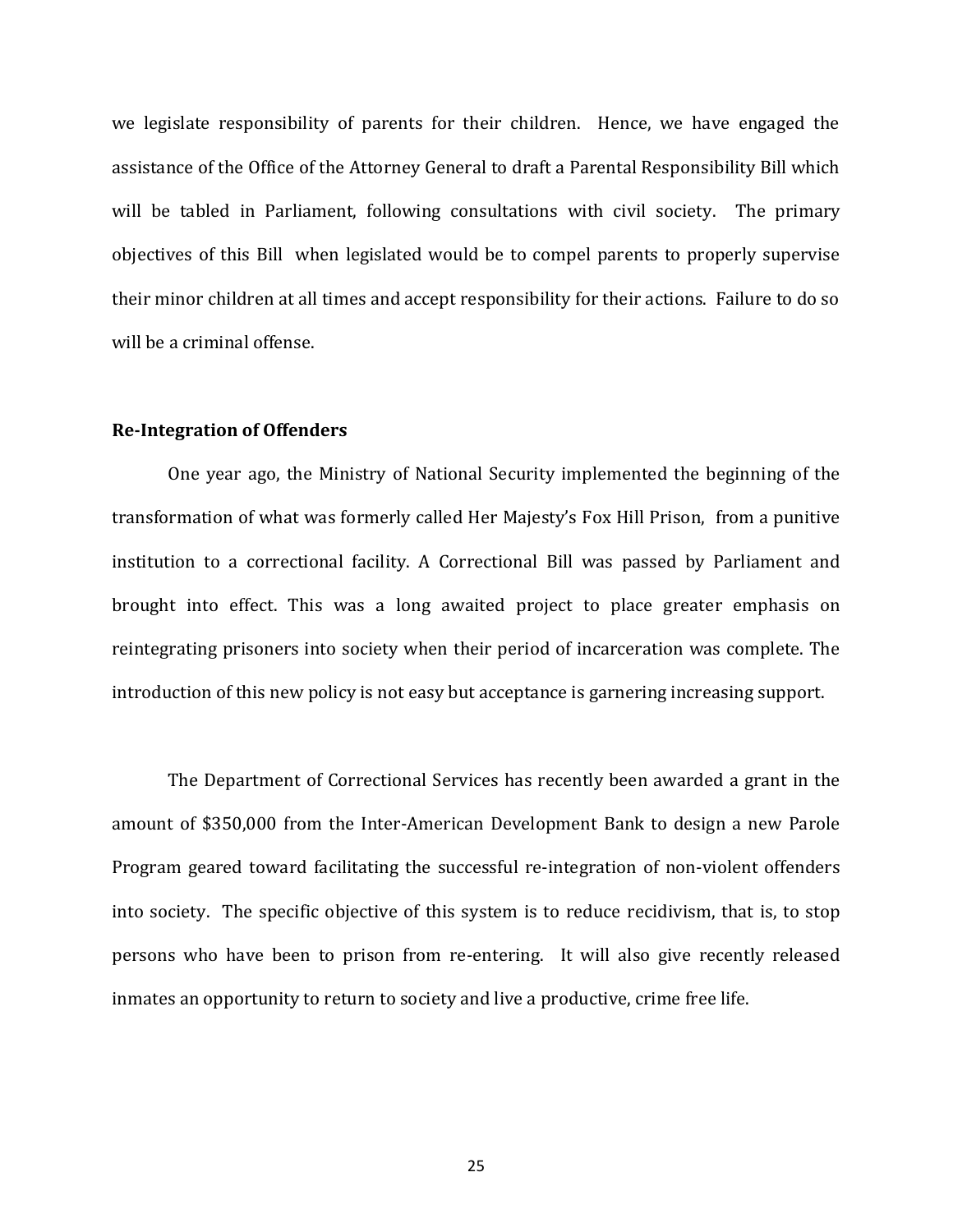# **Law Enforcement Officers**

The Government of The Bahamas has faithfully provided resources to engage the services of men and women in our law enforcement agencies to meet their manpower requirements.

I want to take this opportunity to officially commend all of the hard working law enforcement officers including those in the Royal Bahamas Police Force, Royal Bahamas Defence Force, The Bahamas Department of Correctional Services, and our partner agencies including the Department of Immigration and Customs Department, for their service to our country.

We will continue to equip our officials with the resources and accommodations they need to carry out their duties. We recently commissioned a new police and fire station in Eight Mile Rock, Grand Bahama, and broke ground for a new fire station in Pineridge. I am also pleased to announce that a new police station will be opened in western New Providence in the next few months to serve the communities of Lyford Cay, Old Fort Bay, Mount Pleasant, Love Beach, Clifton, Albany, Serenity and surrounding areas. We want to express gratitude to the following corporate partners for their generosity in providing some of the resources to acquire this new police station. They are:

- New Providence Development Company;
- Lyford Cay Property Owners Association;
- Lyford Cay Group; and
- Albany.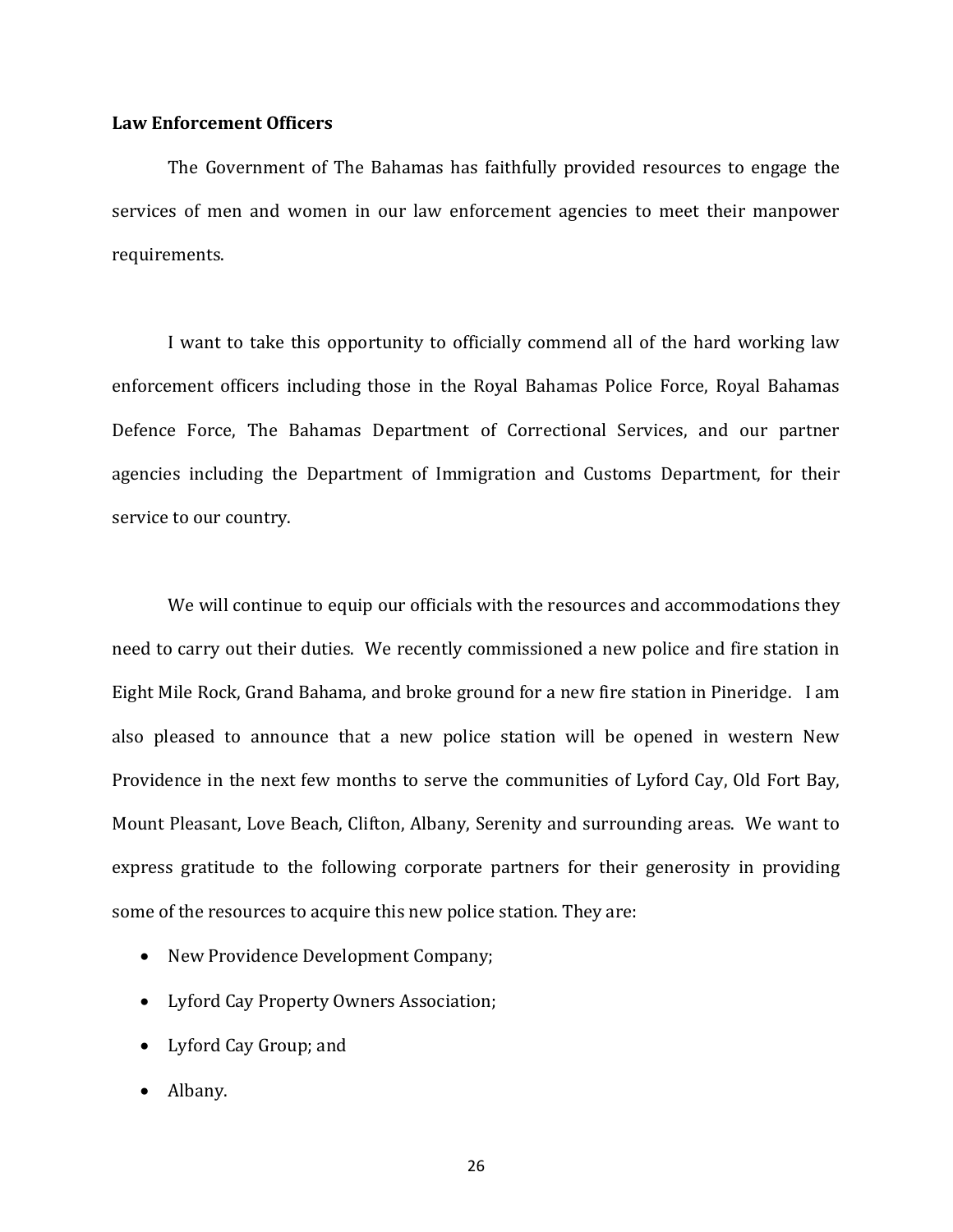Plans are also in place to expand the facilities available to the Drug Enforcement Unit and the Central Detective Unit and to build a new state of the art Forensic laboratory.

#### **Conclusion**

My Fellow Bahamians and residents of The Bahamas:

Crime reduction is being relentlessly pursued with a renewed emphasis and vigor on dismantling criminal gangs, the removal of arms and ammunition from our streets and the removal of illicit drugs from our communities.

Those engaging in criminal activity can expect to face the full weight of the law. Those who would threaten the security of our nation and our citizens should know that we will not shirk from dealing with them.

Most of us are peaceful, law abiding, God-fearing citizens who love our country, our heritage and the freedom that our forefathers fought to secure and protect. We are not going to allow a small group of thugs – who have demonstrated that they are not interested in changing their ways – to ruin our nation's future.

I warn criminals and members of criminal gangs that we will not rest until all of you are taken down and brought to justice.

I warn members of the public to cease and desist from allowing their homes to be havens for criminals and their illicit activities.

I remind all law enforcement officers that confidence in our law enforcement agencies is of paramount importance in our fight against crime. When the forces of law and order are compromised by way of corruption, the state cannot legitimately prevent and punish violations of the law or protect citizens' human rights. It is not good enough to know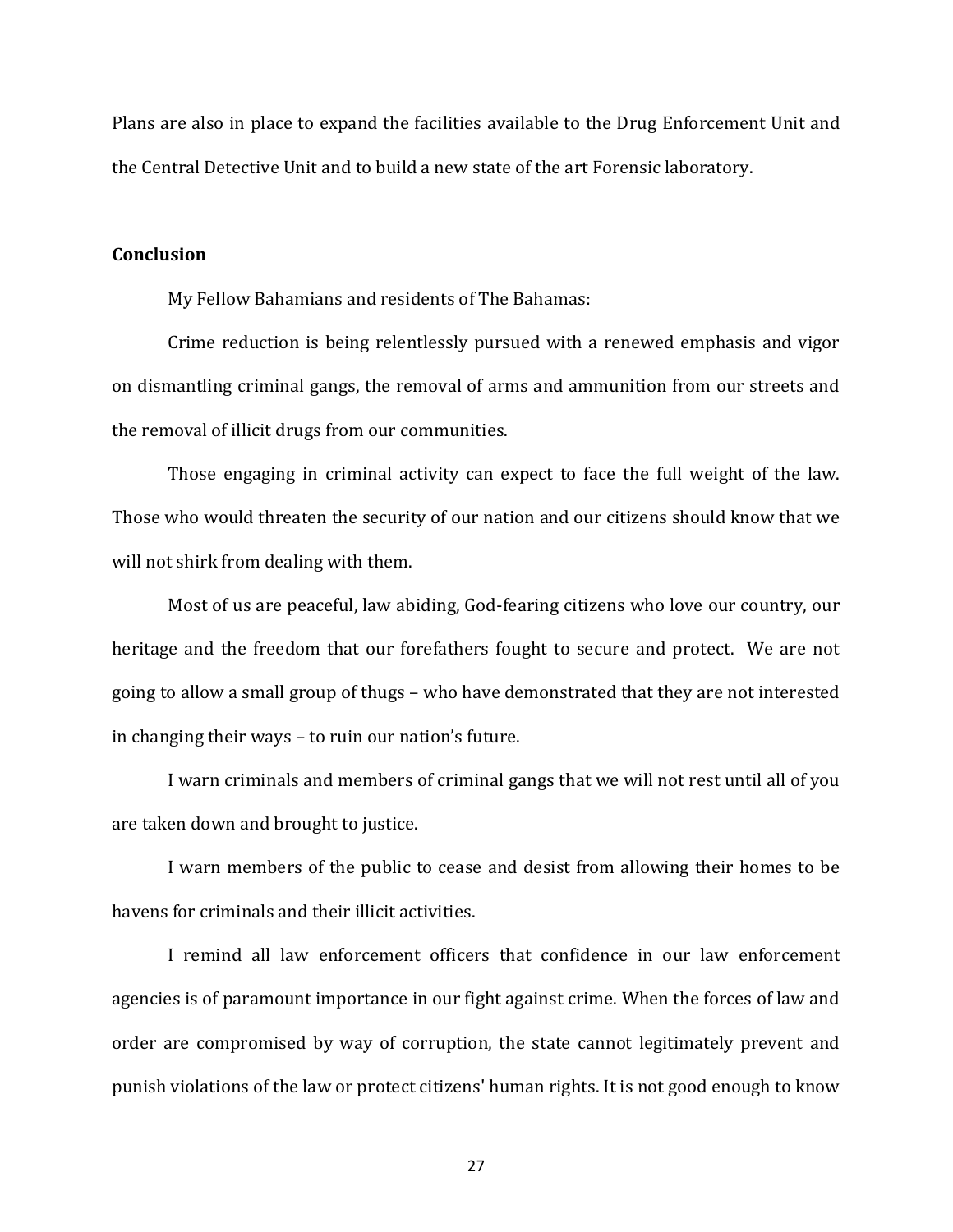right from wrong, you must embrace that which is right and reject that which is wrong. Not only must you oppose criminality, complicity, corruption and compromise, you are obliged expose it. In our fight against crime, there must be zero tolerance for corruption.

We need all Bahamians and residents of The Bahamas to step up to the plate, and support the many initiatives that are ongoing. Join in and support us. There is a generation of children who find themselves at a crossroad. They are at that point in their lives when they are considering following the wrong path taken by deviant persons in their communities or choosing the path of honesty, hard work and integrity. I call on the church, civic organizations, and concerned citizens everywhere to become more involved in the crime fight and help these boys and girls to choose the right path. You see them every day, in your communities, families, and churches. Perhaps some of you don't know how close these youths are to making the wrong choice. But you can change that. They need their fathers to be a part of their lives. In fact they need both parents to be a part of their lives.

We want parents to take their rightful places in the upbringing of their children. We want your support with the many ongoing crime fighting programs. We want each church to adopt at least one at-risk youth, and see to it that they finish high school. Teach them the true Christian values upon which our country is built. We need mentors, tutors, counselors and workers. Our ability to restore peace and order lies in our capacity to come together and work as one team for there is much work to be done. We need you to join us!